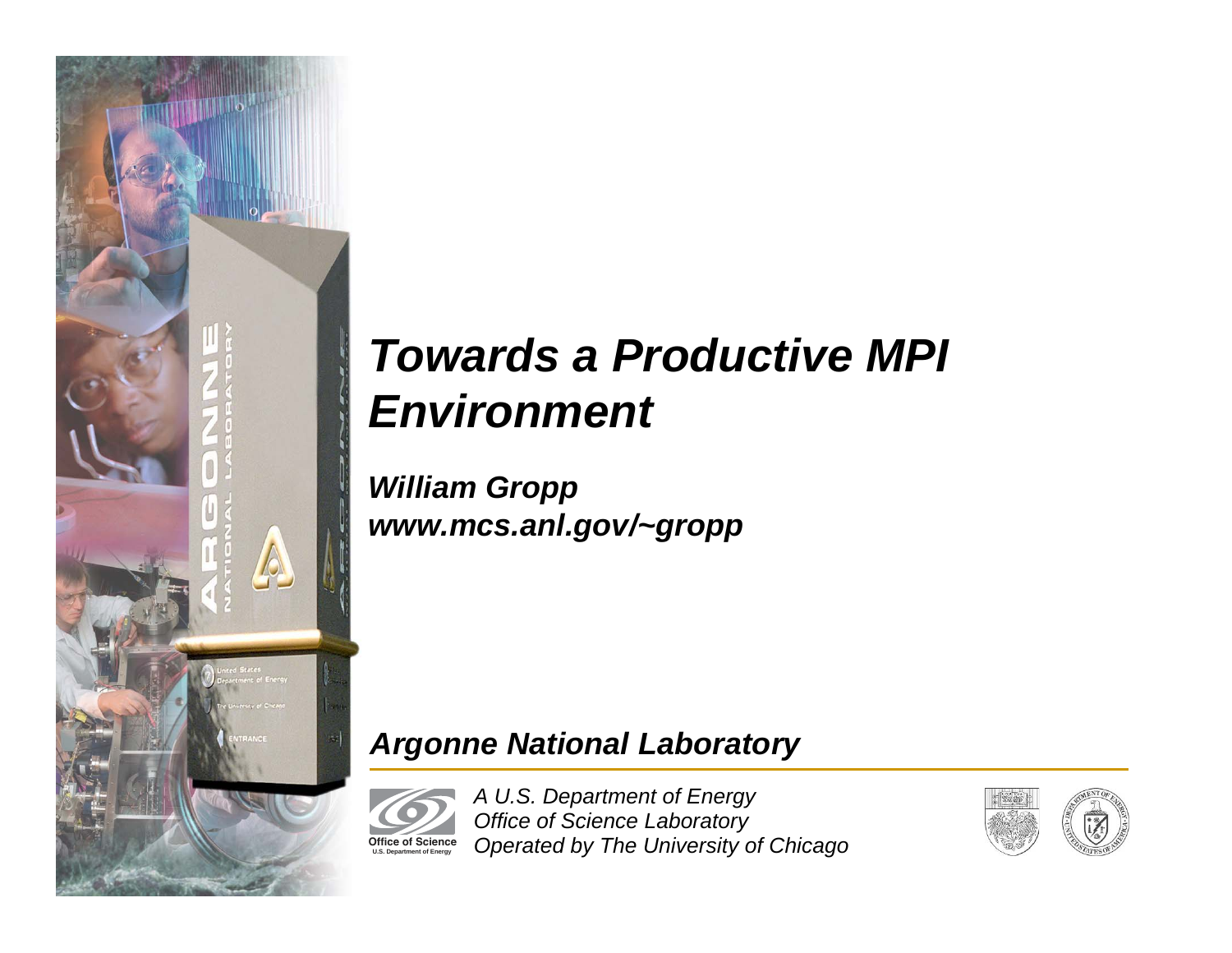## *Outline*

- • **Building, testing, distributing MPI-based applications**
	- MPI API vs. MPI ABI
	- -Partial Steps
- $\bullet$  **Enhancing and customizing the MPI environment**
	- -MPICH2 components
- $\bullet$  **Improving the programmability of MPI**
	- Enhanced error detection, reporting
	- -Exploiting the Profiling interface
	- - Introducing higher-level abstractions
		- *Higher Level Libraries*
		- *Source-to-source transformations*



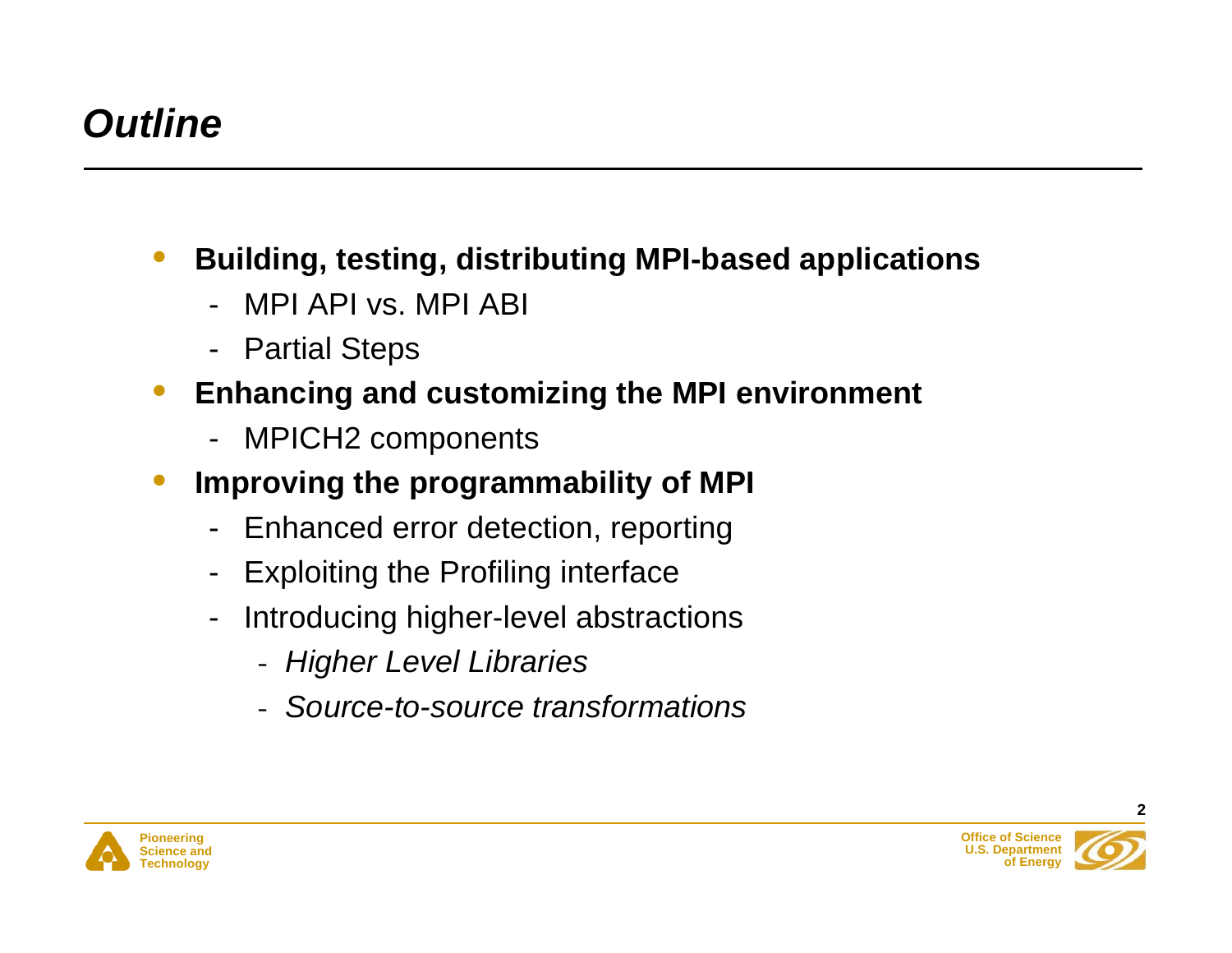## *Working with Multiple MPI Implementations*

#### $\bullet$ **MPI ABI Revisited**

- - History:
	- *Building Library Components That Can Use Any MPI Implementation at Euro PVMMPI 2002*
	- *Greg Lindahl's The Case for an MPI ABI*
	- *Subsequent comments on the Beowulf list and elsewhere*
- Obvious Issues
	- *Mpi.h contents*
	- *Library linkage*
	- *Non-opaque objects*
- Less Obvious Issues
	- *Process Startup*
	- *Shared libraries*
	- *Scalability*



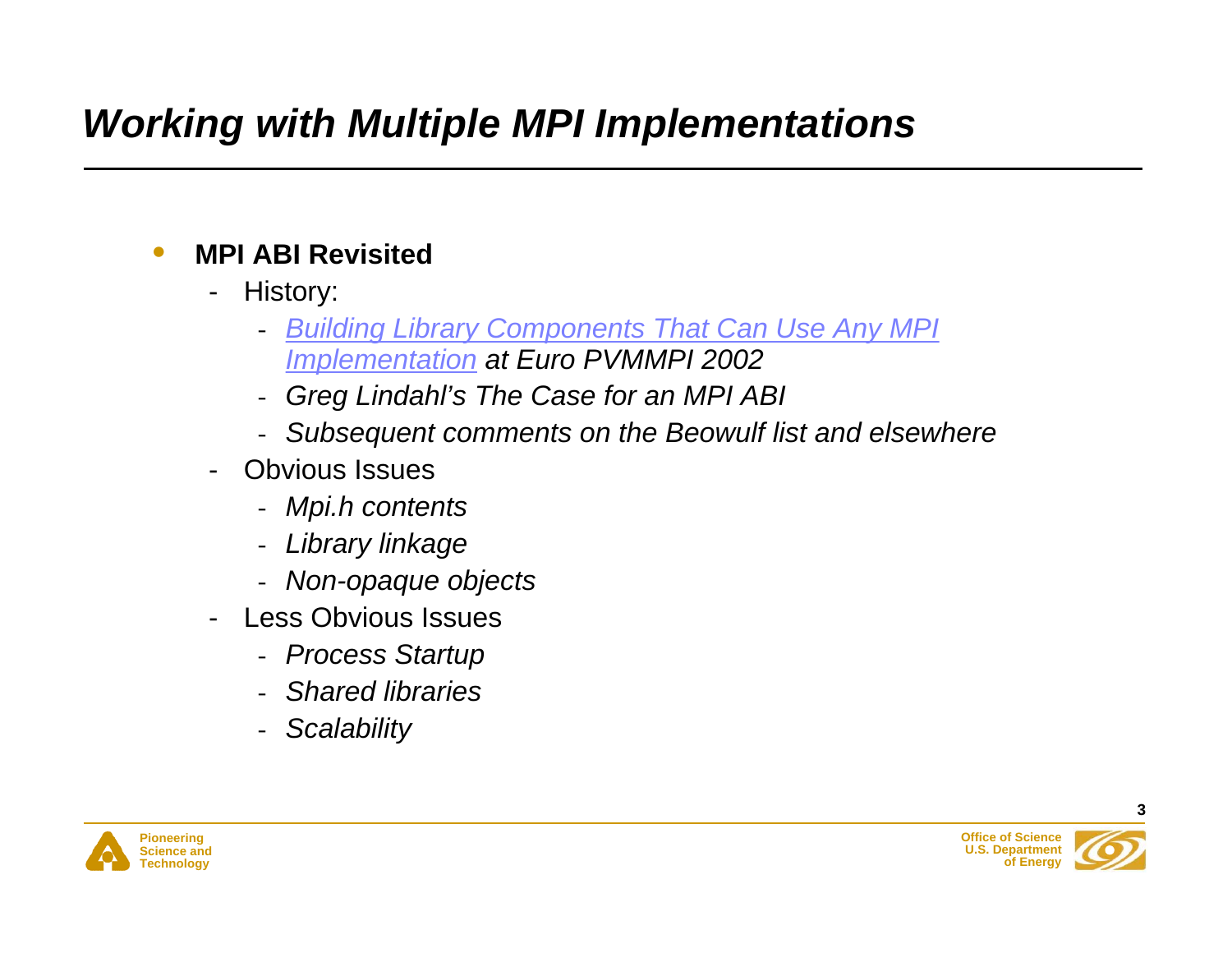### *The Problem*

#### $\bullet$ **Libraries and ISVs want to use MPI**

- - Which MPI? MPICH? OpenMPI? LAM/MPI? Vendor MPI? MPICH-G2? <your-favorite-MPI-here>?
- Could build under all versions
	- *Must install and test each version*
- Most libraries distributed as object files are built for a single MPI
- $\bullet$ Applications want to use libraries
	- What if the libraries need different MPI implementations?



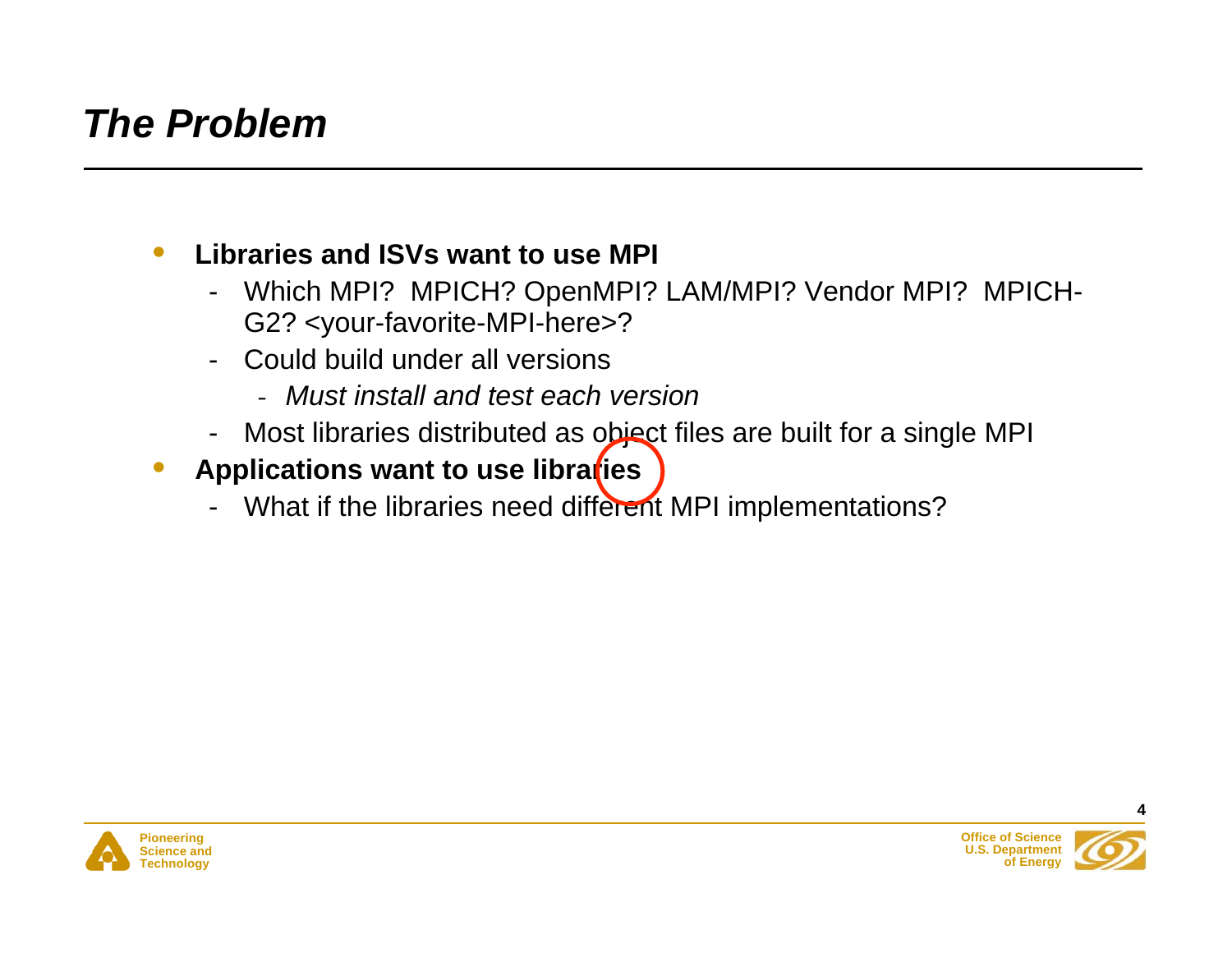- $\bullet$  **To create a common mpi.h, the following parts of the MPI definition must be addressed:**
	- Compile-time values
		- *E.g., MPI\_ERR\_TRUNCATE, MPI\_ANY\_SOURCE*
	- Compile-time values used in declarations
		- *E.g., MPI\_MAX\_ERROR\_STRING*
	- - Init-time constants
		- *E.g., MPI\_INT, MPI\_COMM\_WORLD*
	- Opaque objects
		- *E.g., MPI\_Request, MPI\_Comm*
	- Defined Pointers
		- *E.g., MPI\_BOTTOM, MPI\_STATUS\_IGNORE*
	- Defined Objects
		- *E.g., MPI\_Status*
- $\bullet$  **For systems with sizeof(int) == sizeof(void\*), most of these can be handled by carefully making values extern ints rather then #define or enums. The exception is MPI\_Status:**



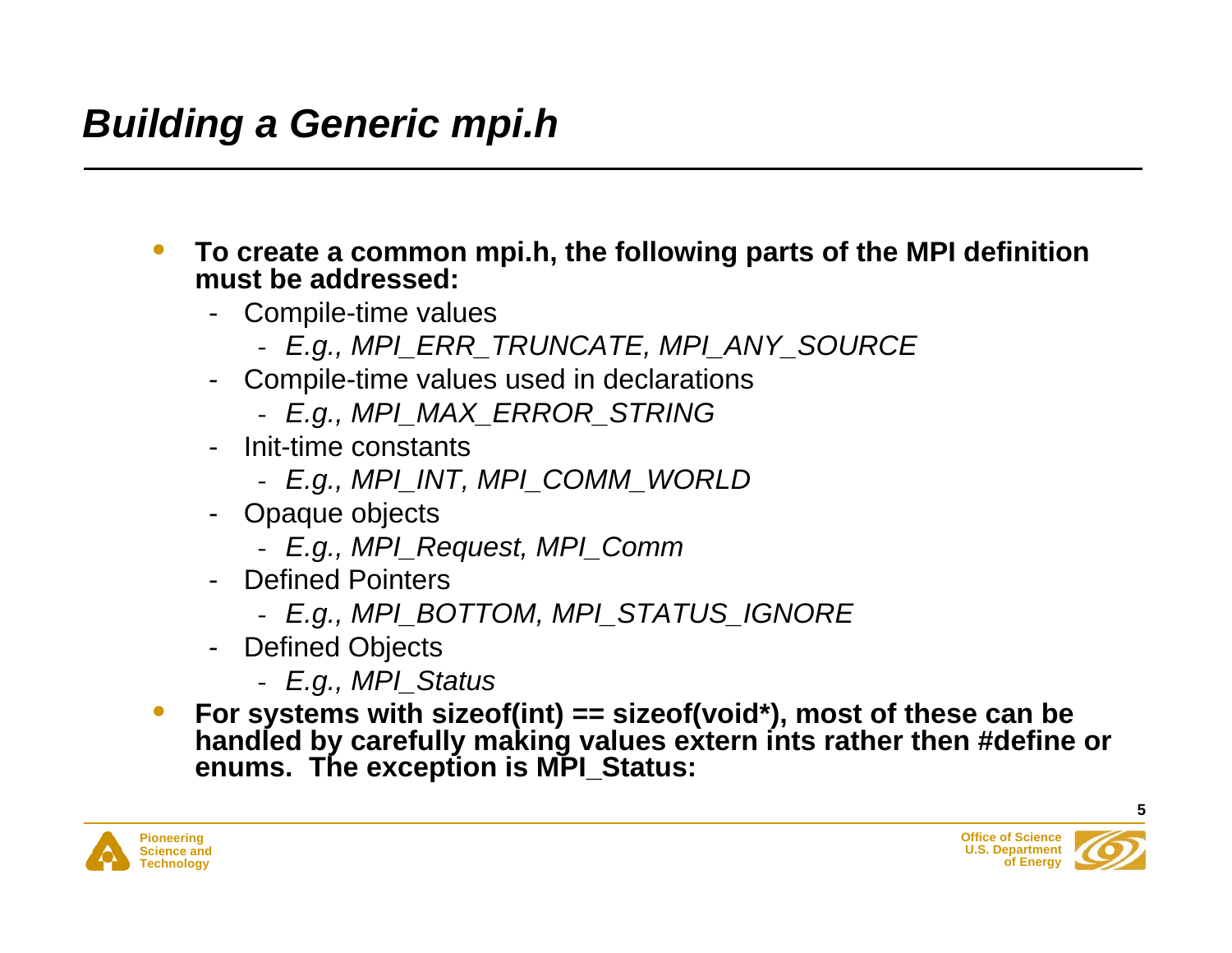## *Defined Objects*

#### $\bullet$ **MPI\_Status**

- - Defined as a struct, but not all fields (and hence size) nor the placement of the fields defined
- $\bullet$  **Replace interface with access methods (close to the C++ interface)**
	- - One possible approach: define an API for handling arrays of status (needed by Wait/Test some/all)
	- int GMPI\_Status\_get\_tag( MPI\_Status \*s, int idx ) MPI\_Status \*GMPI\_Status\_create( int n ) void GMPI\_Status\_free( MPI\_Status \*p )
	- - This API permits macro implementation for specific MPI implementations, e.g.,
		- *#define GMPI\_Status\_get\_tag( s, idx ) s[idx].MPI\_TAG*



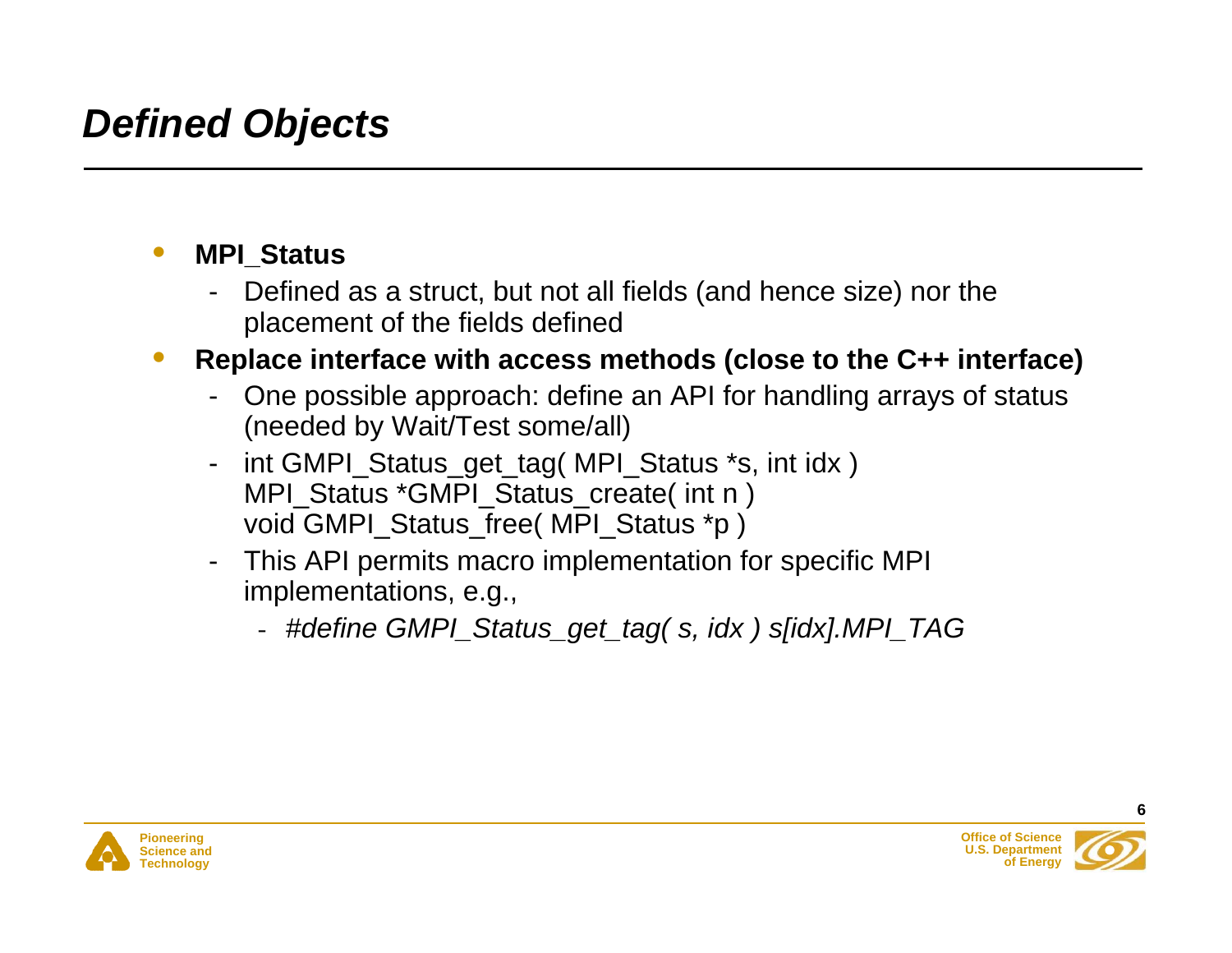## *Using Generic MPI*

• **How easy is it to use a generic MPI based on these ideas?**

**# Independent of MPI implementation (generic mpi.h in # /usr/local/gmpi)**

- **% cc -c myprog.c -I/usr/local/gmpi/include**
- **% cc -c mylib.c -I/usr/local/gmpi/include**
- **% ar cr libmylib.a mylib.o**
- **% ranlib libmylib.a**
- **# For MPICH**
- **% /usr/local/mpich/bin/mpicc -o myprog myprog.o -lmylib \**

 **-L/usr/local/gmpi/lib -lgmpitompich**

- **# For LAM/MPI**
- **% /usr/local/lammpi/bin/mpicc -o myprog myprog.o -lmylib \**
	- **-L/usr/local/gmpi/lib -lgmpitolam**

*Link* with specific MPI implementation

*Compile* with gmpi

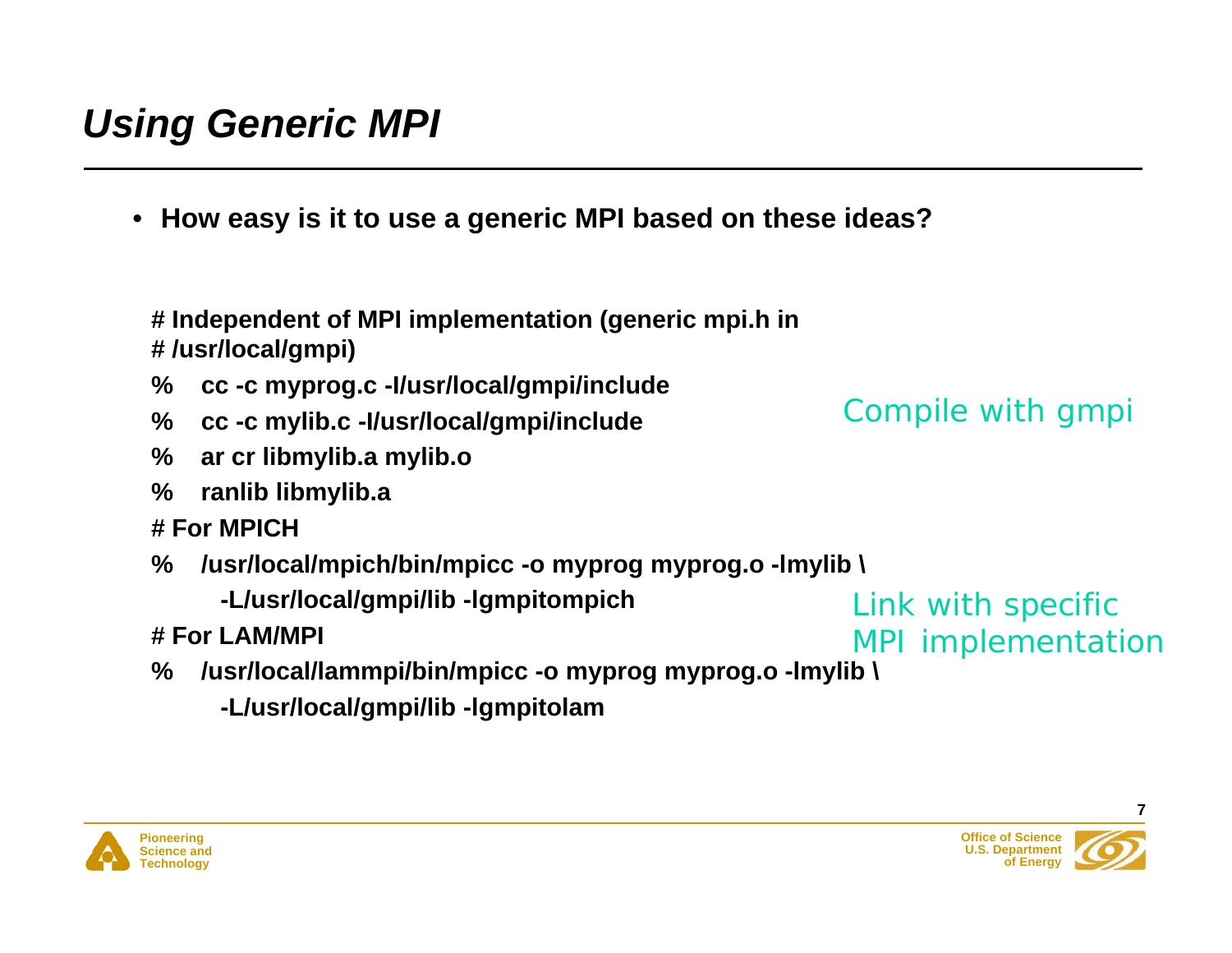#### •**64bit systems**

- -Ints usually 32 bits, pointers 64 bits
- -Handles are no longer the same length in all implementations

#### $\bullet$ **Solutions:**

- - Separate based on handle length
	- *Reduces overall number of versions*
	- *gmpi32.h and gmpi64.h ?*
- Use methods to create and delete handles
	- *Forces more significant changes to existing C programs*
	- *A generic C++ binding could handle this*



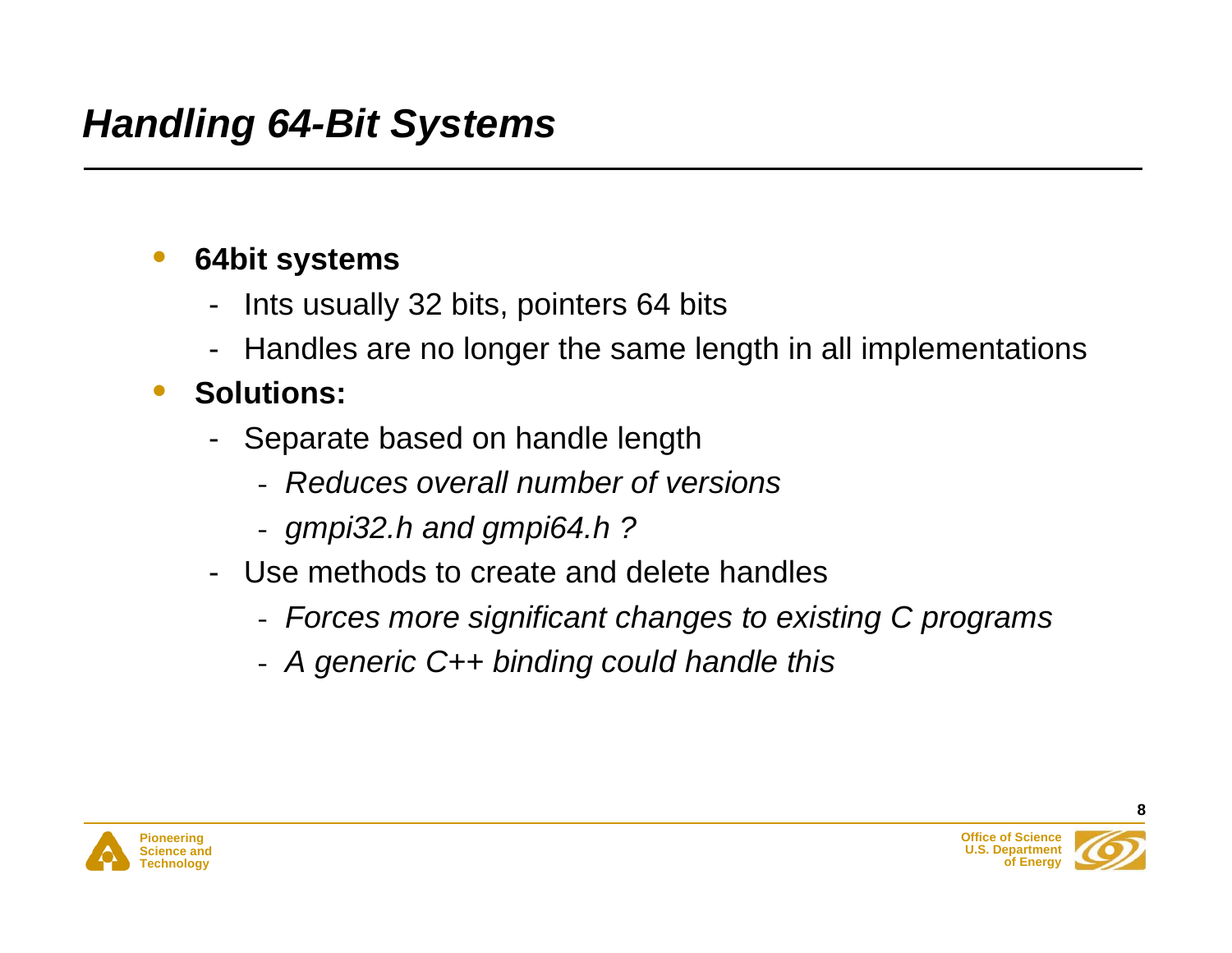## *Why Wasn't this enough?*

- $\bullet$  **Construction of shim programs and header files (e.g., to replace #define MPI\_INT … with const int MPI\_INT=(int)… )**
	- Partially automated as part of 2002 paper, but process is fragile and requires manual inspection
- $\bullet$  **Changes MPI**
	- Programs must be rewritten to handle MPI\_Status
- • **Greg Lindahl pointed out missing features in model**
	- Does not address starting and running MPI jobs
	- Many libraries and applications wish to use shared libraries instead of static libraries
		- *Real potential for problems with mismatched shared libraries. This problem is so common that it is called "DLL Hell". Most (all?) suggestions to date are very fragile*
		- *One piece of the solution may be "collective system calls", part of one of the DOE FastOS projects*
	- The 64-bit "problem" isn't going to go away
- $\bullet$  **Let's look at starting and running MPI jobs**
	- Beginning with MPI\_Init…



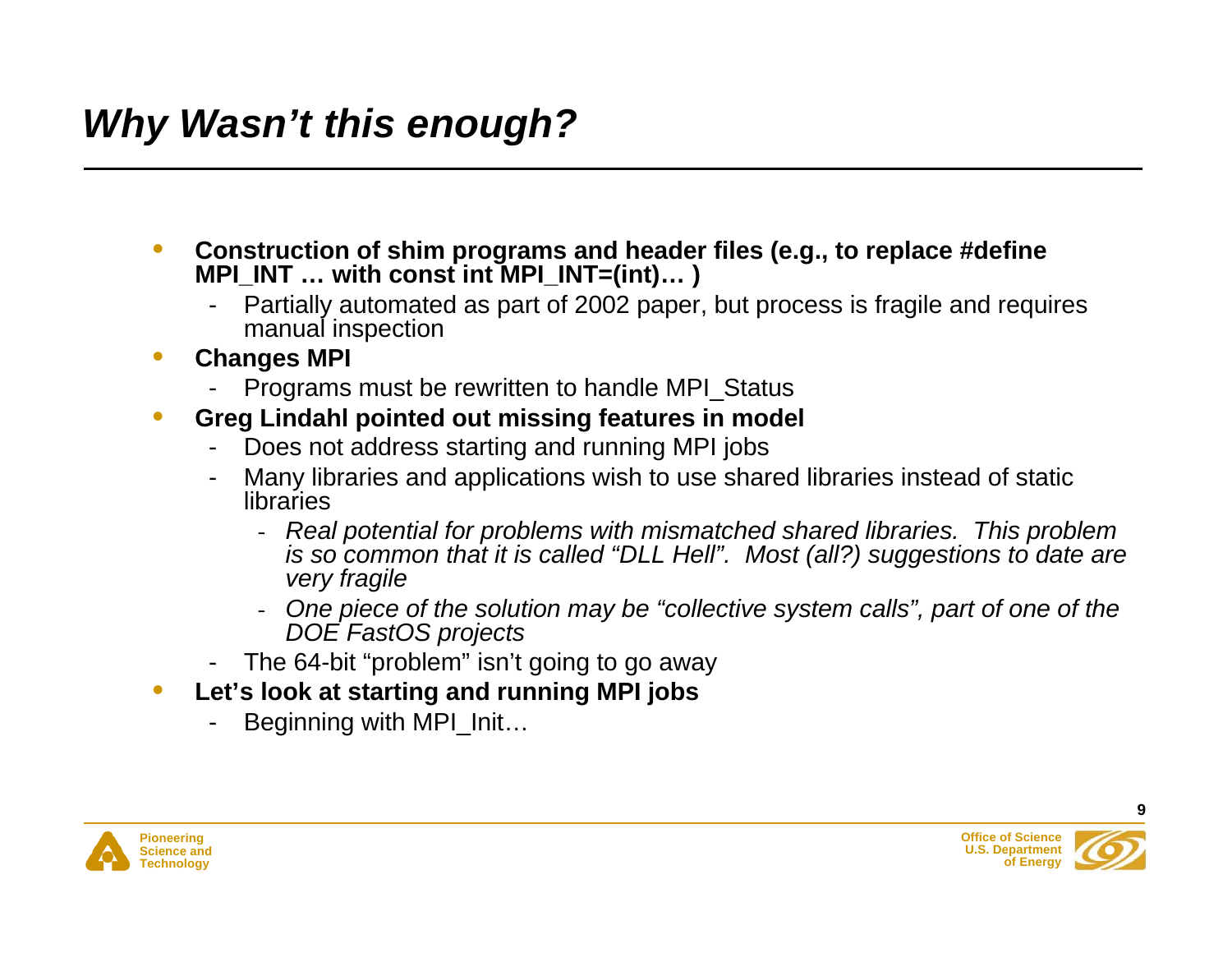### *DLL Hell Illustrated*



Common Shared Library System suffers a "system call storm"

Distributed Shared Library (All of these are identical, right?)



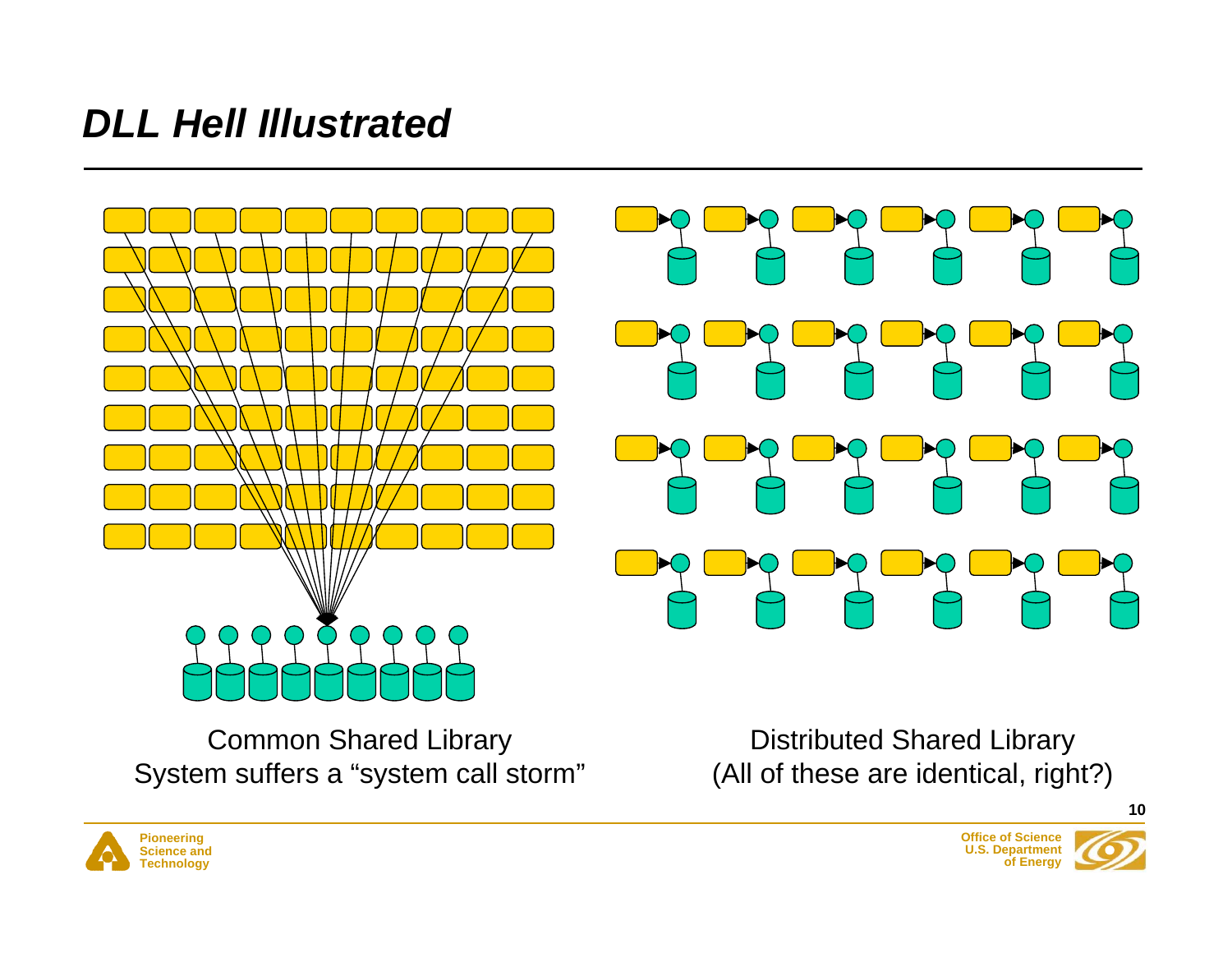### *MPI Process Startup*

#### $\bullet$ **MPI-2 specified mpiexec**

- -Scripts can now use mpiexec –n 64 a.out
- $\bullet$  **Some features still missing, as Lindahl points out**
	- -Standard I/O: Mpiexec a.out < foo >bar
	- - But the same problem exists with queuing systems
		- -*Try qsub a.out < foo > bar*
	- -Command line arguments, environment variables are not guaranteed

#### $\bullet$ **Some things undefined**

- - Process state before MPI\_Init or after MPI\_Finalize
	- *How many processes? Values of environment variables?*
- $\bullet$  **But a major problem is that mpiexec and a particular MPI implementation (and even choice of communication device) have been closely coupled**



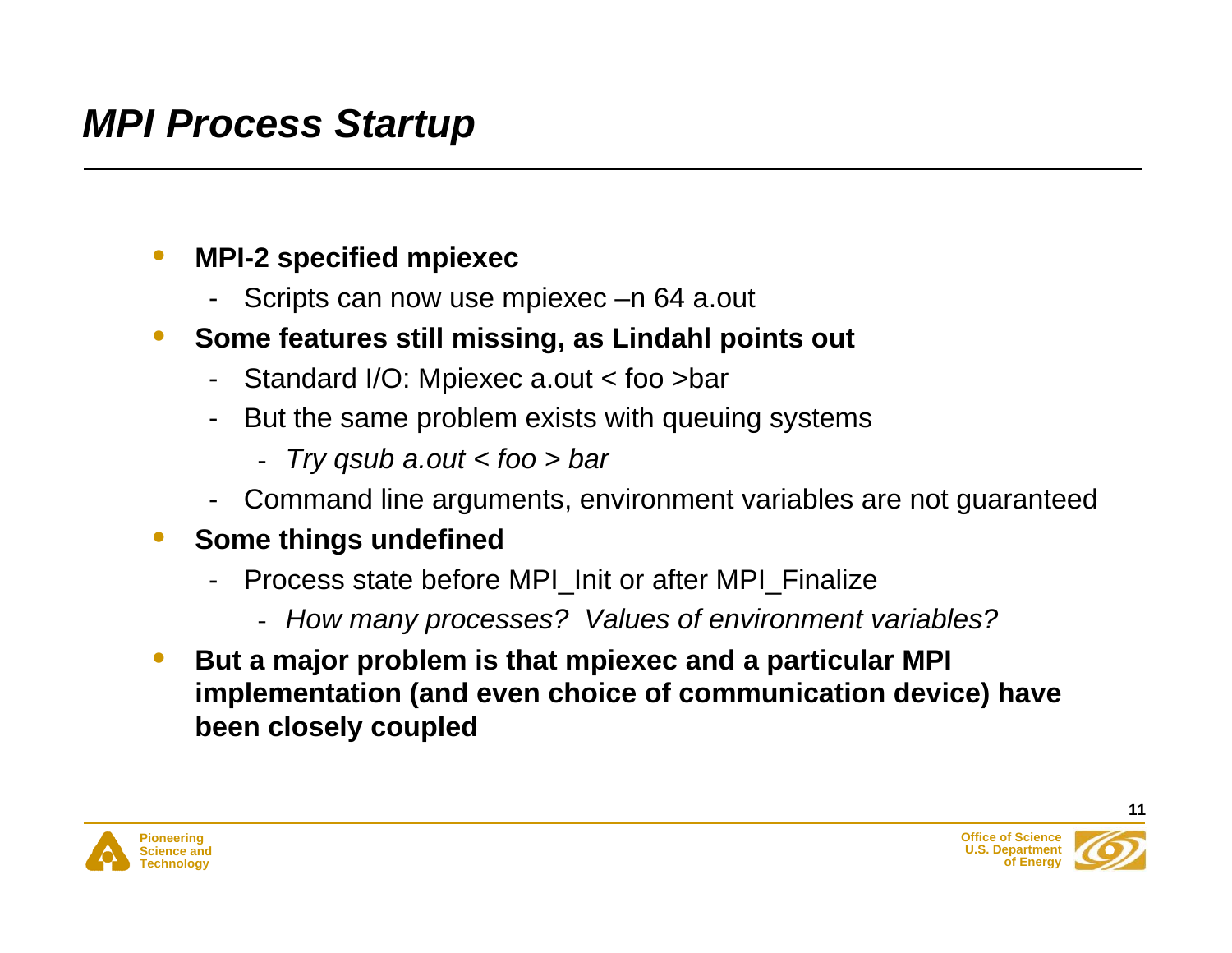### *Process Manager Interface*

- $\bullet$  **The process manager and the interface between the process manager and the MPI job can be a separately standardized component**
- $\bullet$  **In standardizing the functions and the interface, scalability is a key issue.**
	- Starting with the "BNR" interface in MPICH-1, MPICH2 uses a *scalable* process management interface (PMI) defined by:
		- *An Applications Programmer Interface (API) (set of routines called by MPICH2)*
		- *A wire protocol for a particular implementation of the API*
		- *All process management functions (startup, spawn, connect) are handled through this interface*
	- Note that the interface is *scalable*. It is easy to make mistakes here.
- $\bullet$  **In MPICH2, a single executable may be run with different process managers**
	- Configure –with-pm=mpd:gforker … ; make ; make install
	- mpicc –o myprog myprog.c
	- mpiexec –n 10 myprog
	- mpiexec.gforker –n 10 myprog



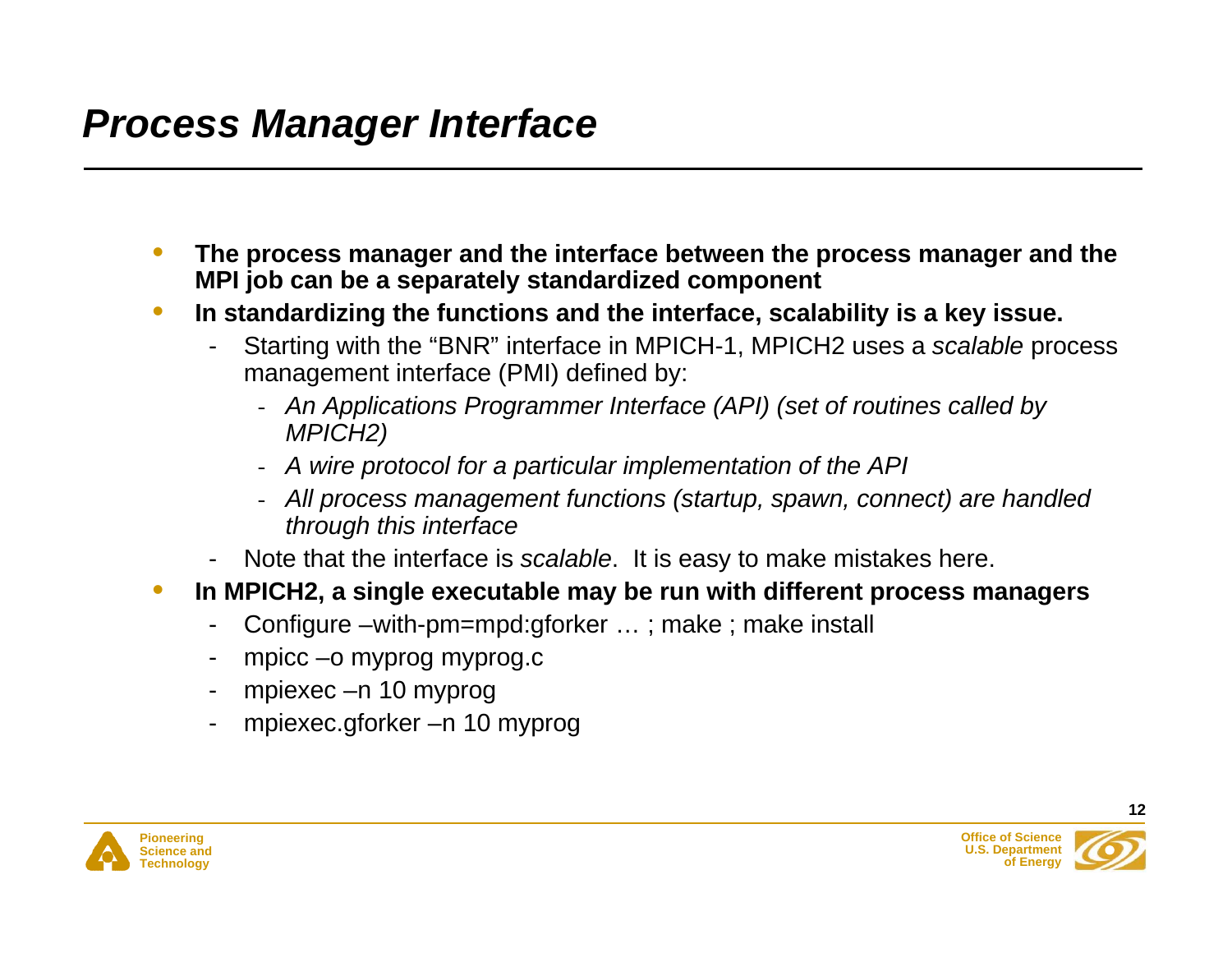## *Customizing the MPI implementation*

- • **Well-defined component interfaces provide a good way to customize MPI implementations**
	- - Process management interface makes it easy to connect to other process management styles
		- *I'm looking for people interested in adding new mpiexec implementations, including bproc and remote shell (ssh) versions*

### • **Other interfaces**

…

- Performance information
- *MPICH2 provides configure-time hook with*

Configure –with-logging=/abspathname

*where /abspathname is a directory containing an implementation of the MPICH2 logging interface a*nd Implementation of MPI operations





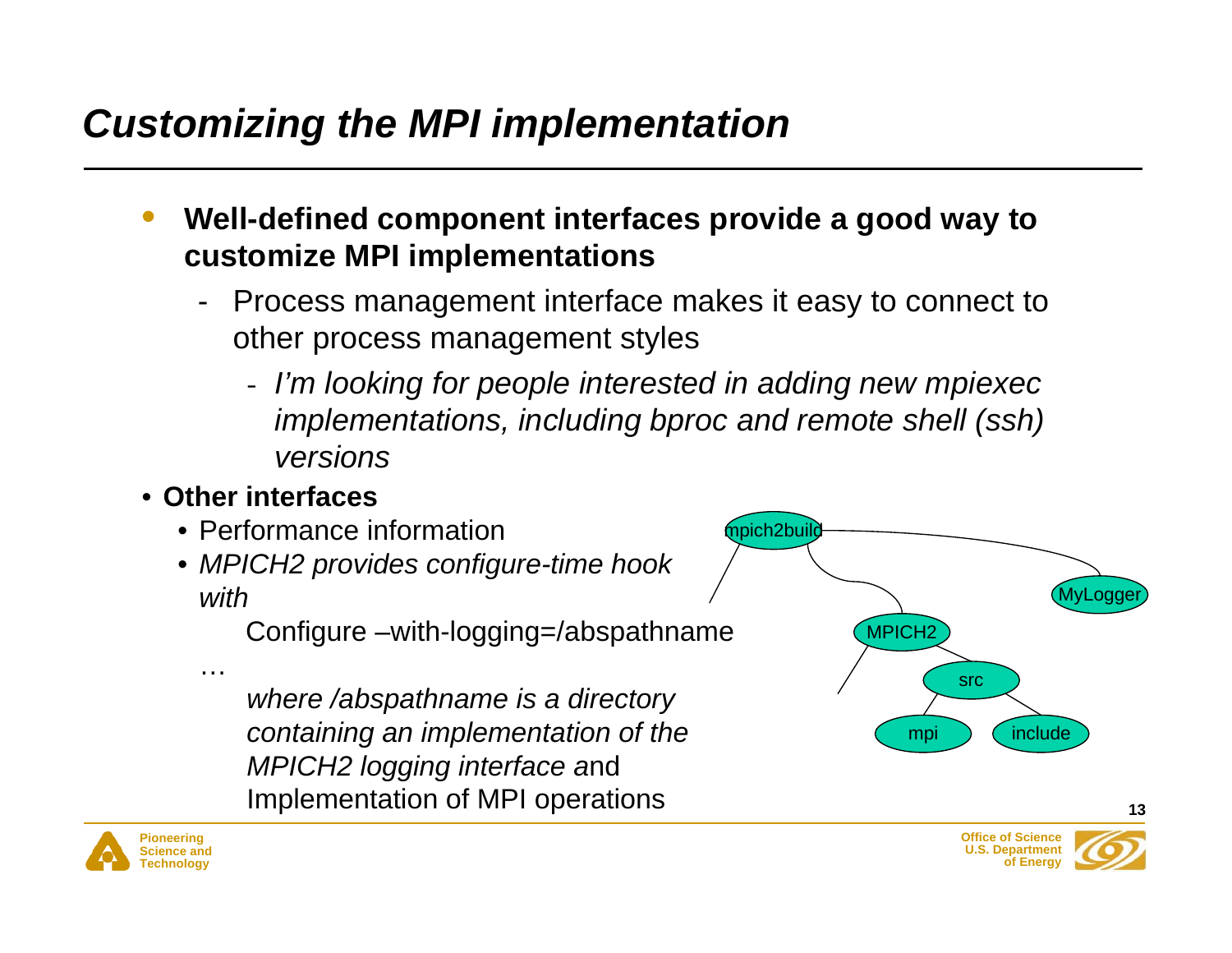## *Implementation of MPI Operations*

#### •**Collectives**

- Since early in MPICH1, MPICH1 offered an interface allowing replacement of each collective operation on a per-communicator basis
	- *Based on code provided by Jim Cownie for the Meiko*
- MPICH2 redesigned this interface to minimize code footprint:
	- *Each collective defines a general yet high-quality implementation of the collective*
	- *Each communicator maintains a pointer to a table of function for collectives*
		- A null pointer for this table => use default
		- A null pointer for this function in table => use default
	- *Allows customization based on communicator (Meiko use comm world and dups of comm world), including application-specific (e.g., restricted implementations in communicators used within a library)*

#### •**Topology**

- Similar approach used to interface with information about process layout
- •**Both of these are exploited by the IBM BG/L implementation of MPI**



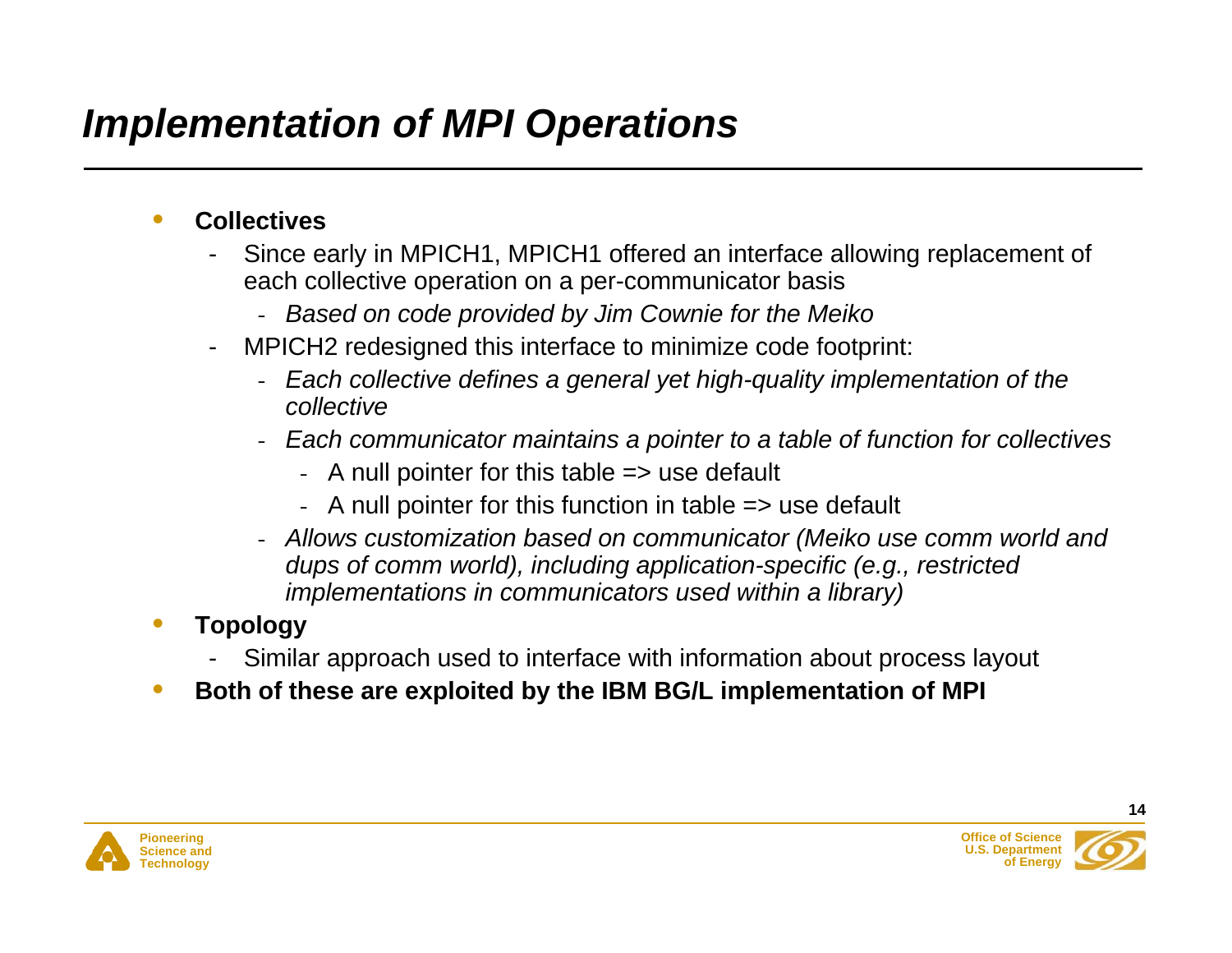### *IBM BlueGene/L MPI Software Architecture*



(slide based on one provided by IBM)



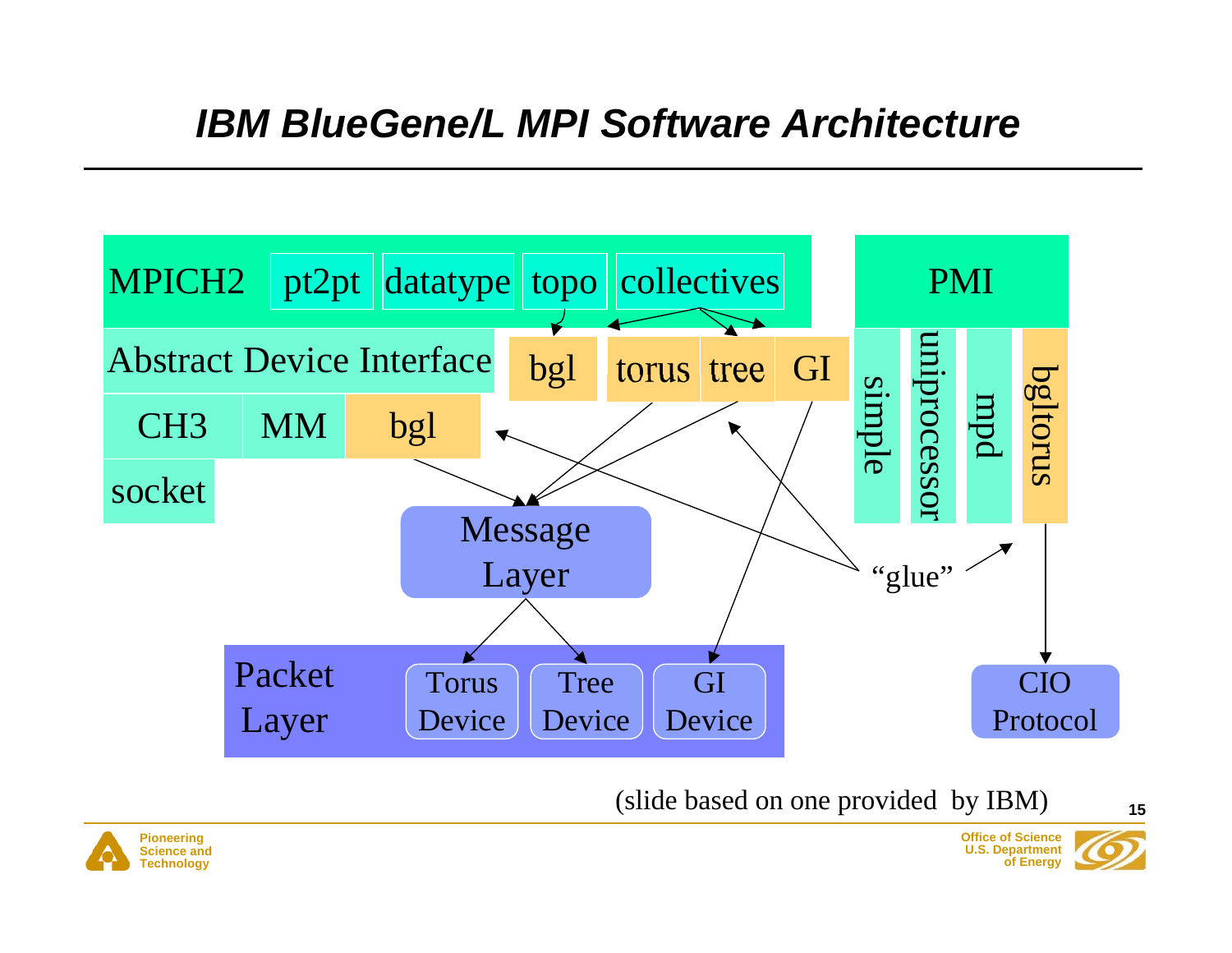## *State of MPICH2*

- • **All new (from scratch) implementation of MPI-2 (and MPI-1)**
	- -Not encumbered by limitations of old MPICH1 code
- •**Version 1.0 of MPICH2 released at SC2004**
- $\bullet$ **Current version 1.0.2p1**
- •**Supports all of MPI-2 except** external32 **data representation**
- $\bullet$ **Includes beta-level support for MPI\_THREAD\_MULTIPLE**
- $\bullet$ **Next release before SC2005**
- $\bullet$ **Robust implementations for TCP and shared memory**
- •**Experimental implementations for InfiniBand and GASNet**
- $\bullet$  **Basis for many implementations, including**
	- -IBM BG/L, Cray XT3, Intel, Microsoft, Myricom,



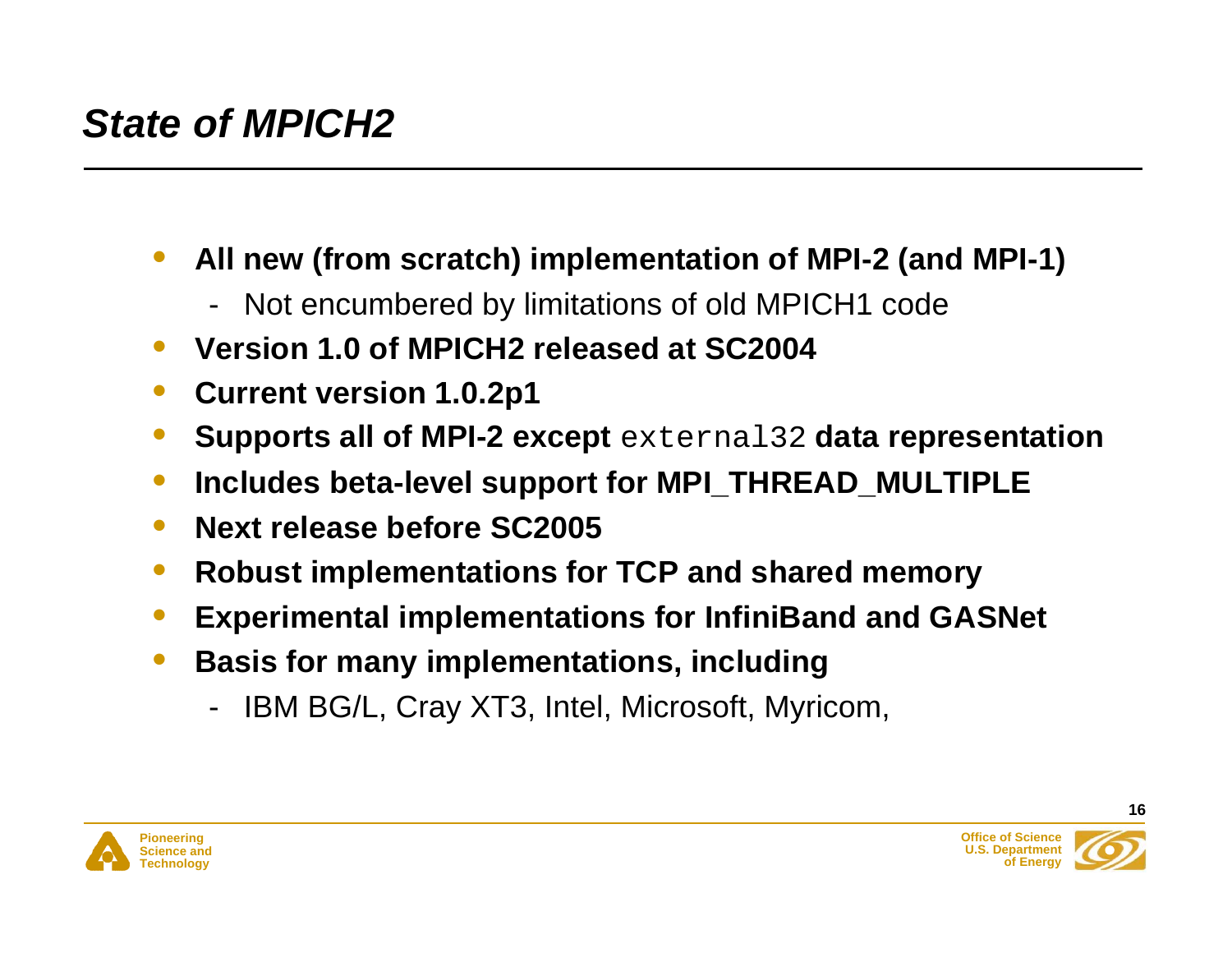#### $\bullet$ **Full MPI-2 compliance**

- Add external32 data representation

#### $\bullet$ **Thread safety**

- Thread *safety* is relatively easy; safety *and performance* is not
- Explore how to do this efficiently with fine-grained locks, rather than locking the entire progress engine on entry

#### $\bullet$ **Collective communication**

- Currently optimized for flat network topologies
- Recent work this summer looked at multiple concurrent communication channels (available on IBM BG/L)
- - Optimize for hierarchical network topologies, such as clusters of SMPs and the TeraGrid

#### $\bullet$ **One-sided communication**

- - Synchronization functions already optimized, but data transfer uses two-sided semantics at lowest levels
- -Extend low-level APIs and implementation to allow true RDMA
- •**Replacement Basic Communication Device**



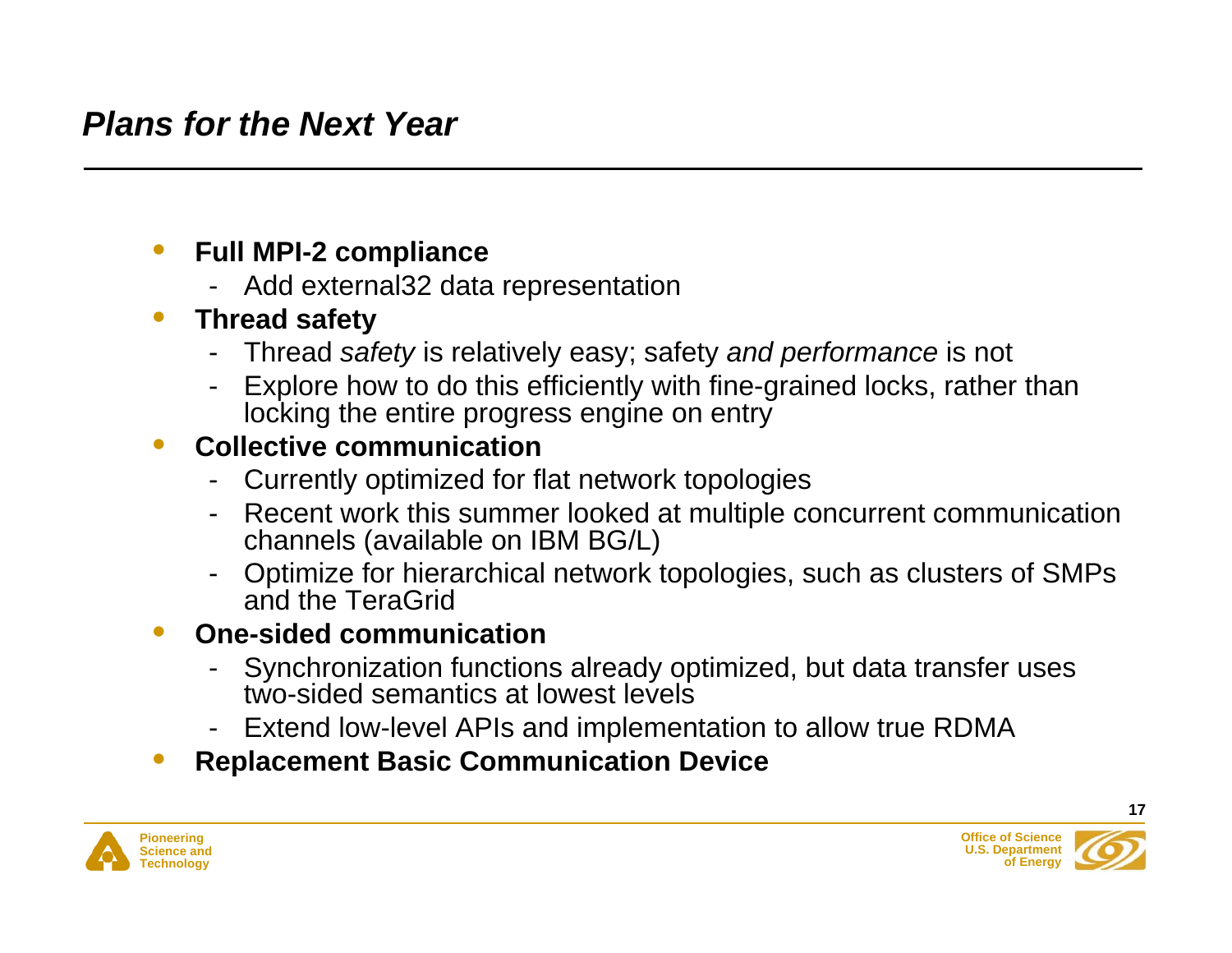### *New Communication Core*

- • **Provide an infrastructure to answer basic questions about scaling MPI implementations**
	- What is the overhead of MPI?
		- *Typically, one measures some MPI implementation, then claims that is the overhead of MPI; confuses an implementation with a specification*
- • **Our goal: Develop a fast, well-instrumented and analyzed communication core**
	- Answer questions about overhead, cost of MPI
		- *E.g., ~480 ns of latency below is mandatory cache miss cost*
	- Provide higher-performance, lower-latency open MPI



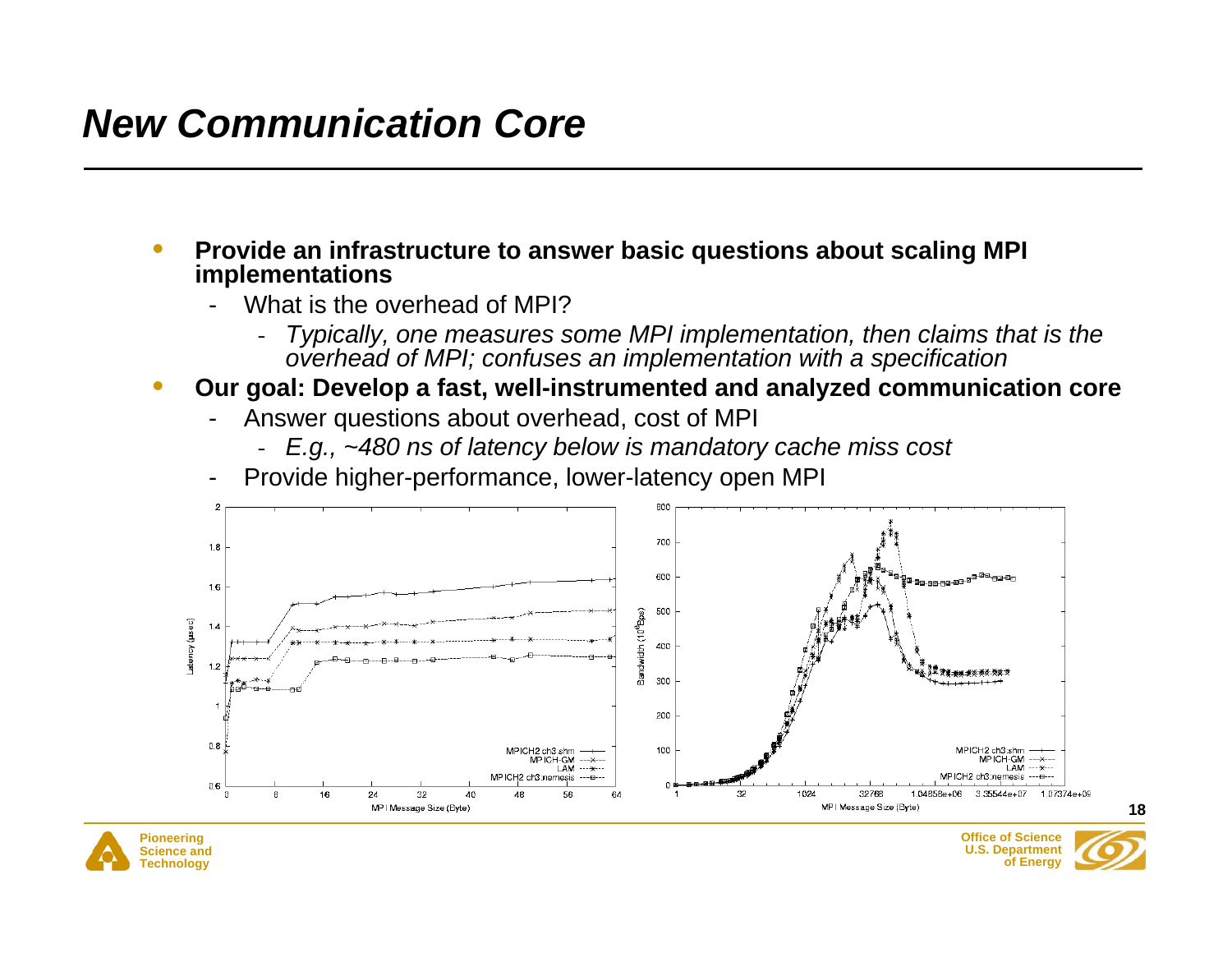## *New MPICH2 Communication Device*

- $\bullet$ **Current work is developing a "channel" for the ch3 device**
- $\bullet$  **Key Features**
	- - Shared memory is a special-case method
		- *Lock-free queues*
			- Low latency
			- Extremely scalable
	- Multi-method
		- *New networks are easy to add*
		- - *4 required functions*
			- init, finalize, send, poll
		- - *Optional functions for RMA and collectives for enhanced performance*
			- Follows standard MPICH approach that allows easier initial ports, followed by performance tuning (the ch3 device fell off the true path for a while  $\circledcirc$ )
- $\bullet$  **See the** *Designing a Common Communication System* **on Wednesday for more on high-performance communication device issues**



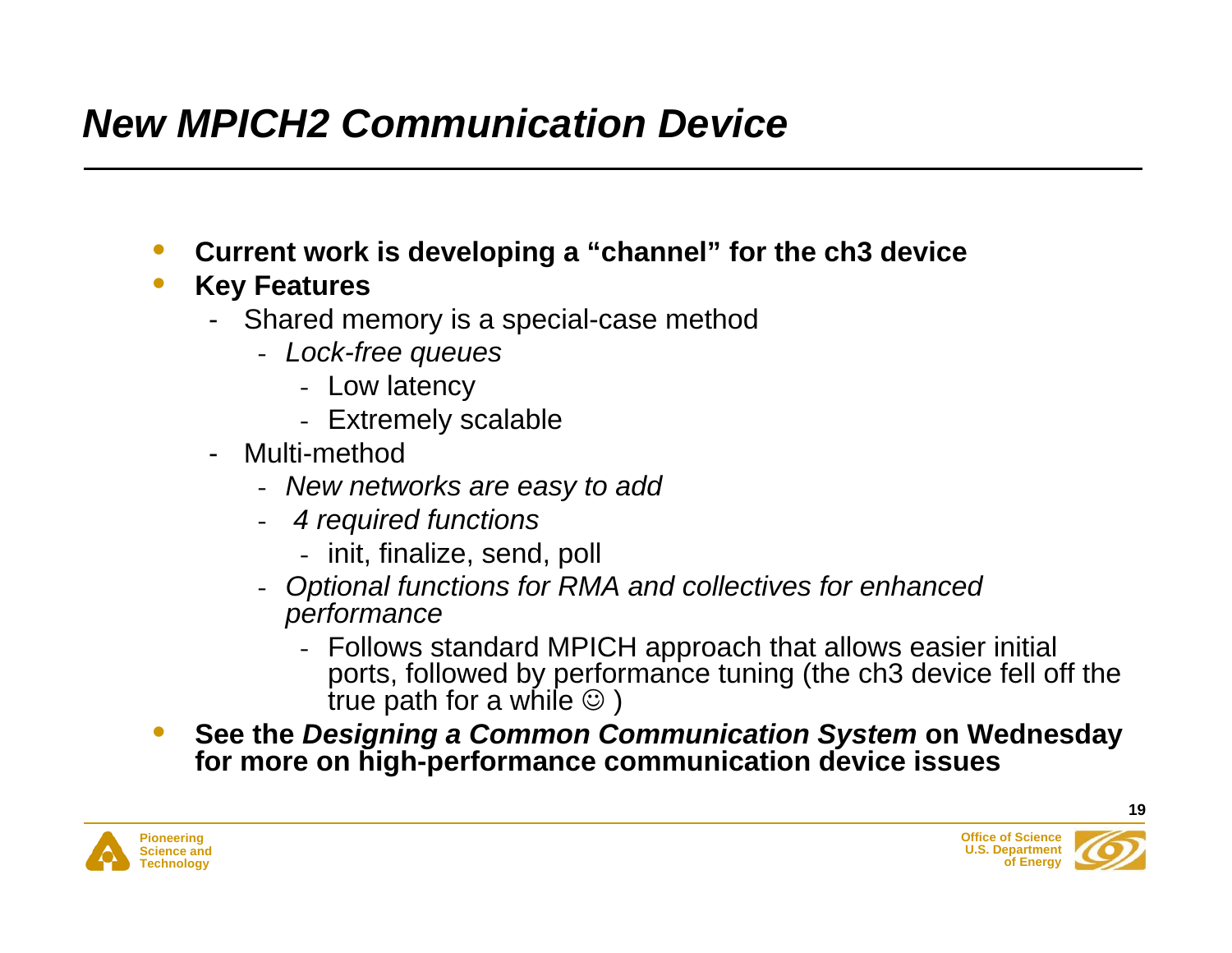### *Lock-Free Queues*

#### $\bullet$ **Low latency**

- - No locks
	- *Uses compare-and-swap and swap atomic instructions*
- - Simple implementation
	- *Enqueue: 6 instructions, 1 L2 cache miss*
	- *Dequeue: 11 instructions, 1-2 L2 cache misses*
- -Progress engine has only one queue to poll

#### $\bullet$ **Extremely scalable**

- - Each process needs two queues regardless of the number of processes
	- *Recv queue*
	- *Free queue*
- -Progress engine has only one queue to poll
- $\bullet$  **Same queue mechanism is used for networks**
	- -Messages received from networks are enqueued on the recv queue



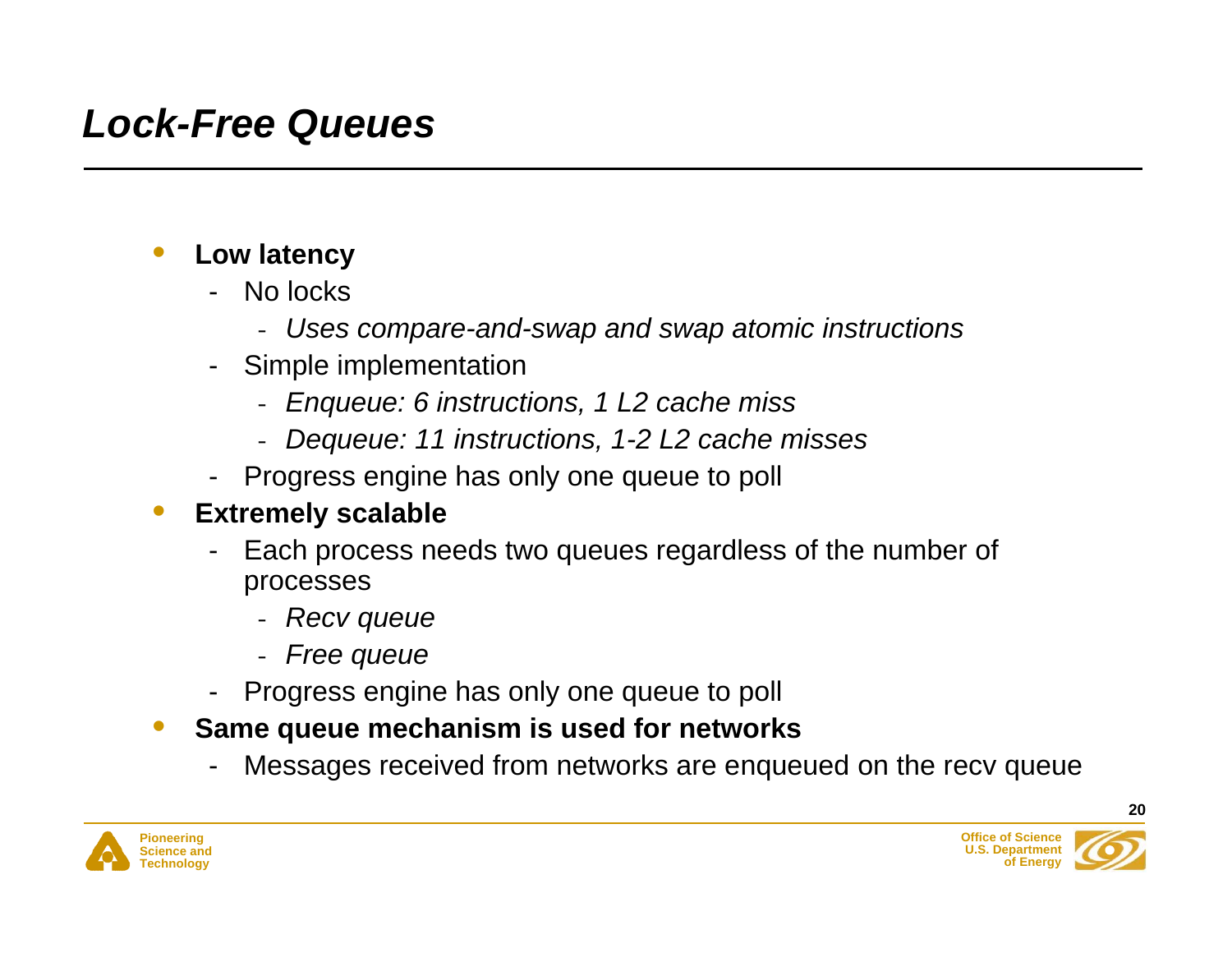#### $\bullet$ **MPI-IO Enhancements in ROMIO**

- - MPI-2 one-sided (RMA) operations allow us to operate on remote memory regions without remote process intervention
- - Atomic mode and shared file pointers can be implemented using MPI-2 capabilities
- -Talks on both Tuesday (4B, 5B)
- $\bullet$  **MPI-IO Interface Extensions**
	- - Extensions are needed for name space traversal
		- *Equivalent to readdir in POSIX*
	- - Opportunity to think about forthcoming storage name space organizations (e.g., database-like, others)



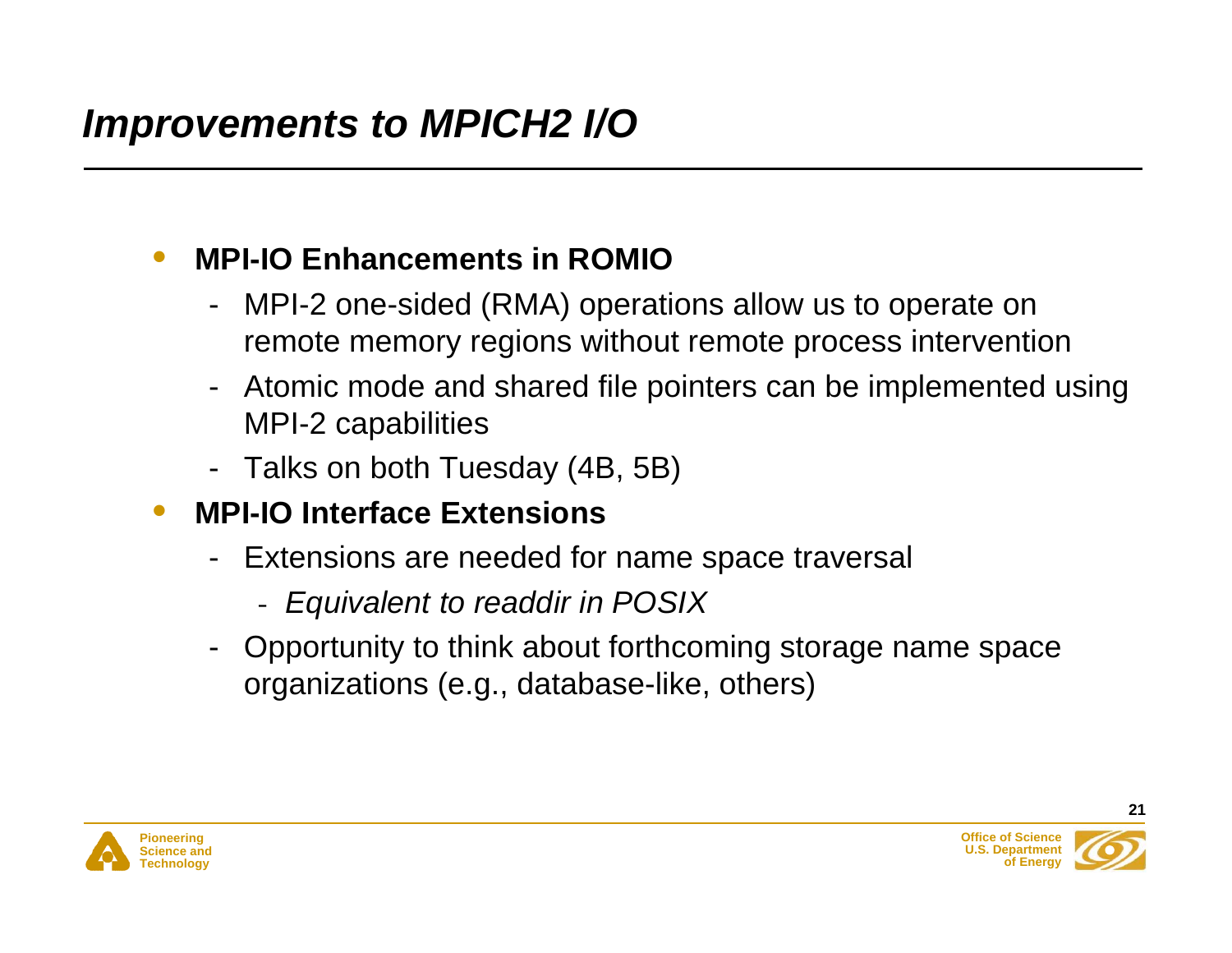### *Improving the MPI Development Environment*

- $\bullet$ **Implementations should have robust, complete error reporting**
- $\bullet$  **Errors should be** *instance specific*
	- Which would you rather have:
		- *Invalid rank*
		- *Invalid rank of 5, must be between 0 and 4*
	- -(You probably want a traceback too — a standard ABI for acquiring a traceback would be a tremendous asset for any OS or language)
	- MPICH2 exploits the difference between an error *code* and an error class
		- *Each error code includes a reference to the error class and a string that contains the instance-specific data. A hash is used to address issues of limited storage for errors and "stale" error codes*
		- *Never worse than an error class*
		- *It's a good thing that the error codes were not fixed by the MPI Forum.*
- $\bullet$  **Missplaced objects (e.g., a tag value where a communicator is expected) should be detected**
- $\bullet$  **For development, an implementation should pass at least the local error detection tests in the Intel MPI-1 test suite**
- $\bullet$  **Non-local tests (e.g., send/receive types and consistency of parameters to collective calls) are harder**



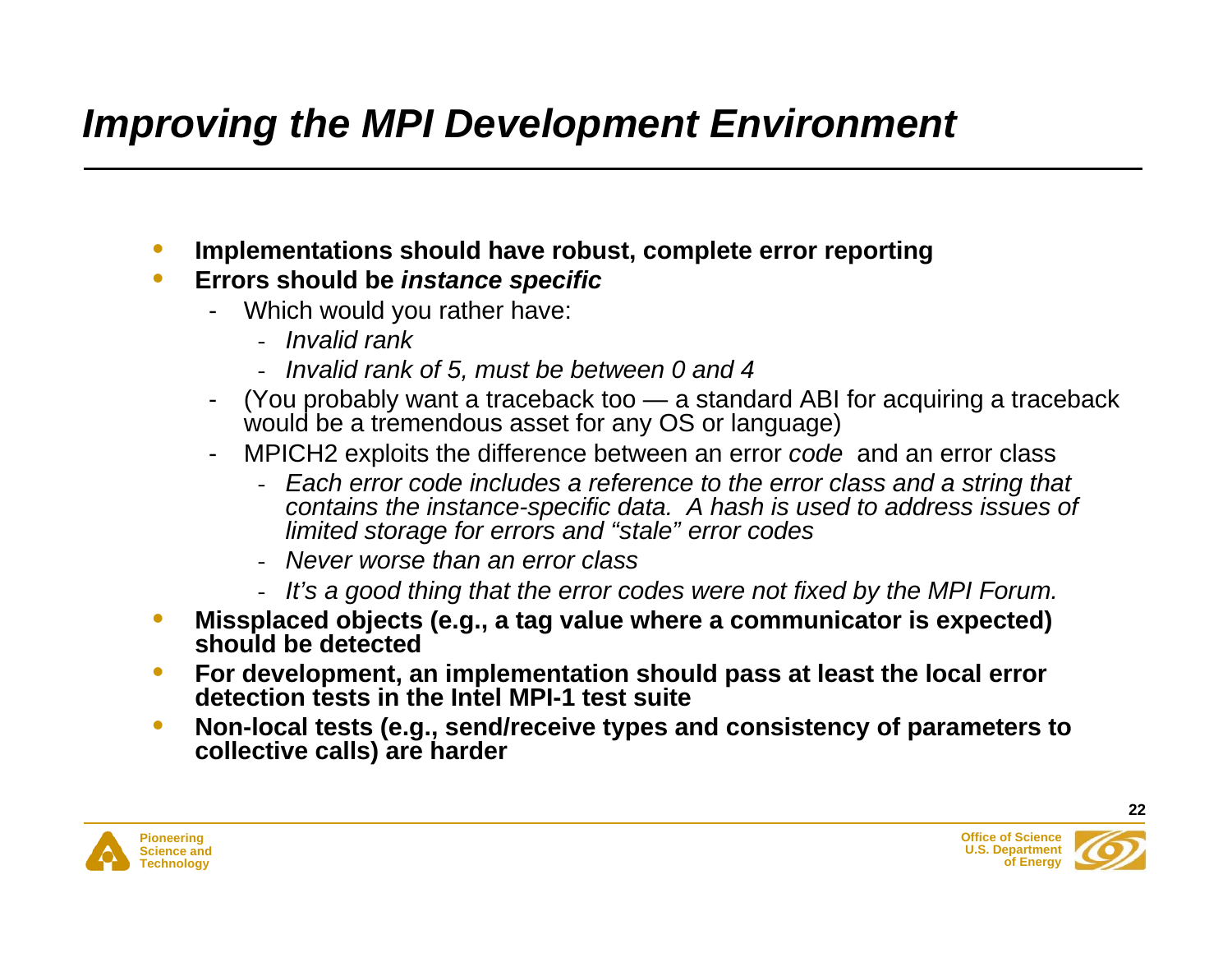## *Exploiting the Profiling Interface*

- $\bullet$ **All MPI routines may be accessed through MPI\_Xxx or PMPI\_Xxx**
- $\bullet$ **Allows customized development and debugging modifications**
- $\bullet$  **Simple example: Write an MPI\_Send that calls PMPI\_Issend/PMPI\_Test to check for dependencies on message buffering**
- $\bullet$  **Many performance debugging tools, for example**
	- MPE tools within MPICH and MPICH2
	- -FPMPI (summary tool) www.mcs.anl.gov/fpmpi
- $\bullet$  **Correctness debugging tools**
	- -E.g., detect errors in arguments to collective operations (4B)
- $\bullet$  **Another place to simplify life for users**
	- MPICH2 provides –profile=name argument for complication scripts
	- -If libname.a exists, use that (in the correct place in the link order)
	- If name.conf exists, read that for more complex linking instructions
	- Environment variables allow specification of profiling without changing existing build or make scripts
- $\bullet$ **All of these do require a detailed understanding of the MPI standard**



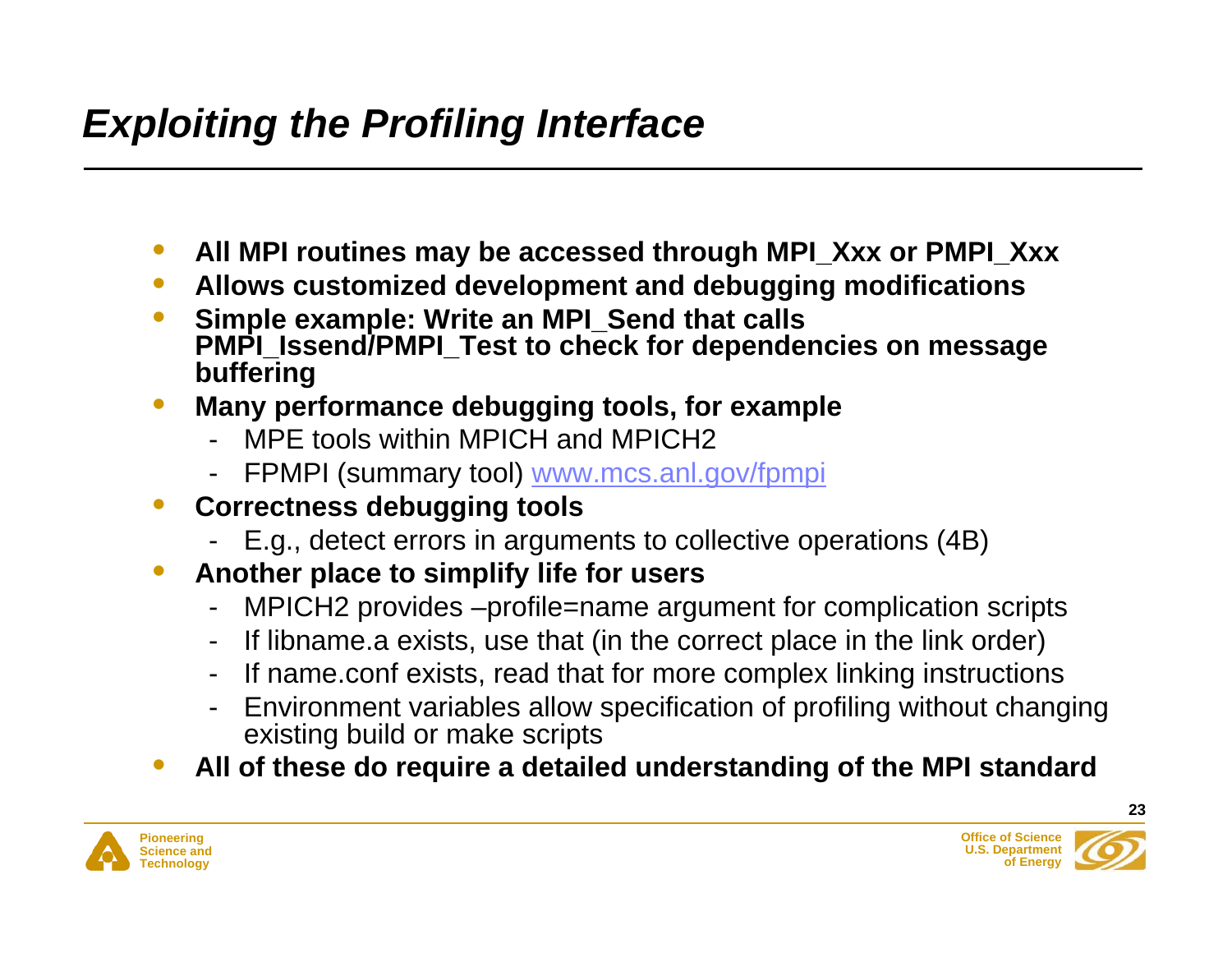### *Improving Parallel Programming*

- $\bullet$ **How can we make the programming of real applications easier?**
- $\bullet$  **Problems with the Shared Memory Model**
	- Performance costs
		- *False sharing, ensuring atomic updates, scalability, dependence on the compiler to recognize and optimize collective operations*
	- "Action at a distance"
	- Loss of determinism
	- Performance goals may still require user-managed data decomposition
- $\bullet$  **Problems with the Message-Passing Model**
	- - Performance costs of a library (no compile-time optimizations)
		- *Latency costs force larger "grain size", exacerbating the decomposition problem*
	- - "Action at a distance"
		- *Matching sends and receives*
		- *Remote memory access*
	- User's responsibility for data decomposition



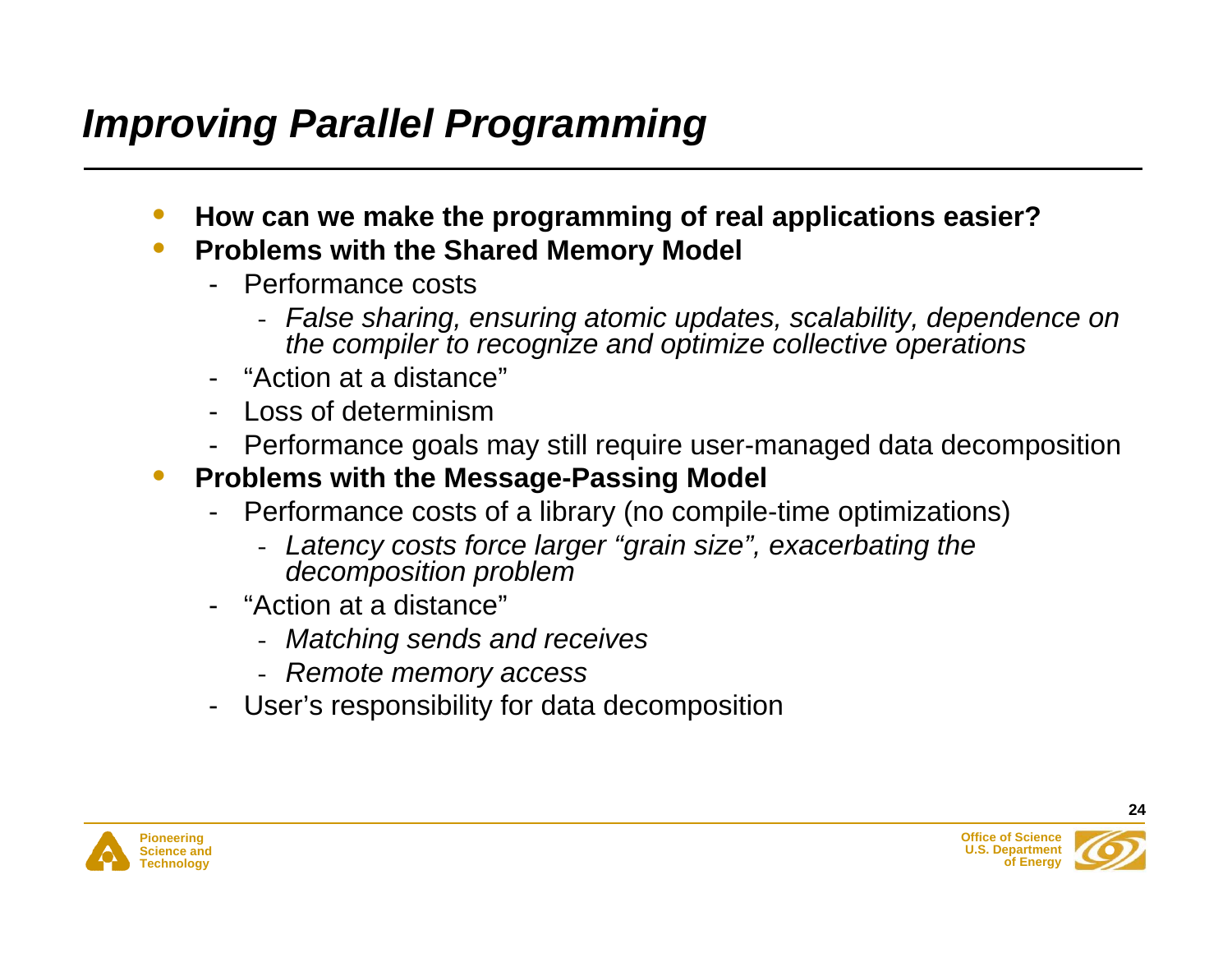#### $\bullet$ **Use annotations to augment existing languages**

- Not a new approach; used in HPF, OpenMP, others
- -Aspect-oriented programming another example
- - Some applications already use this approach for performance portability
	- *WRF weather code*

#### $\bullet$ **Annotations do have limitations**

- - Fits best when most of the code is independent of the parts affected by the annotations
- - Limits optimizations that are available to approaches that augment the language (e.g., telescoping languages)
- $\bullet$  **We are looking at a standard framework for annotating source code that can invoke "third party" transformation tools**
	- Creates an "annotation ecosystem" to spur evolution of improved tools
	- Provides a uniform approach for applications



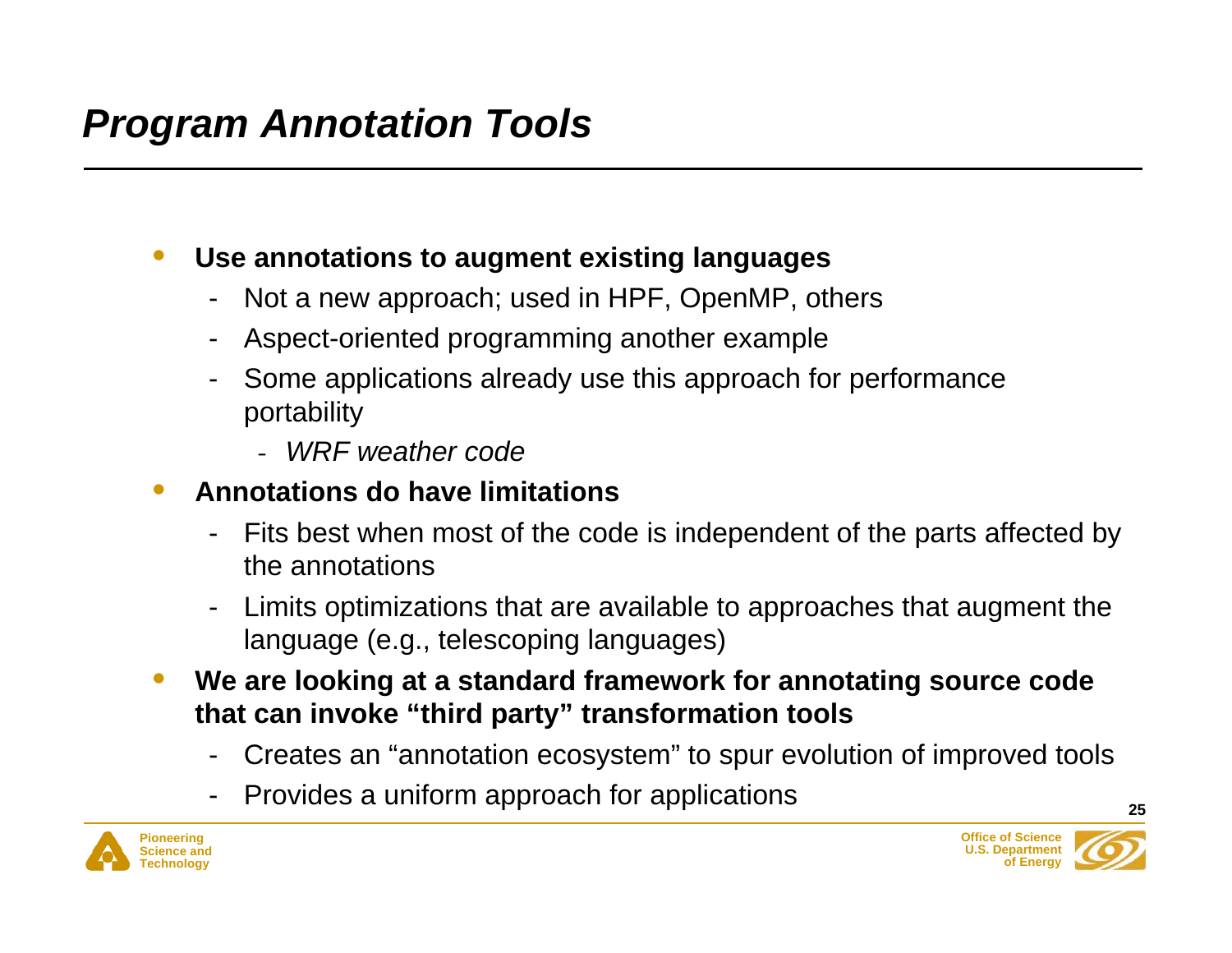- • **Use of second FPU requires that data be aligned on 16 byte boundary**
- $\bullet$  **Source code requires nonportable pseudo-functions (\_\_alignx(16,var))**
- $\bullet$  **By using simple, commentbased annotations, speeds up triad by 2x while maintaining portability and correctness**





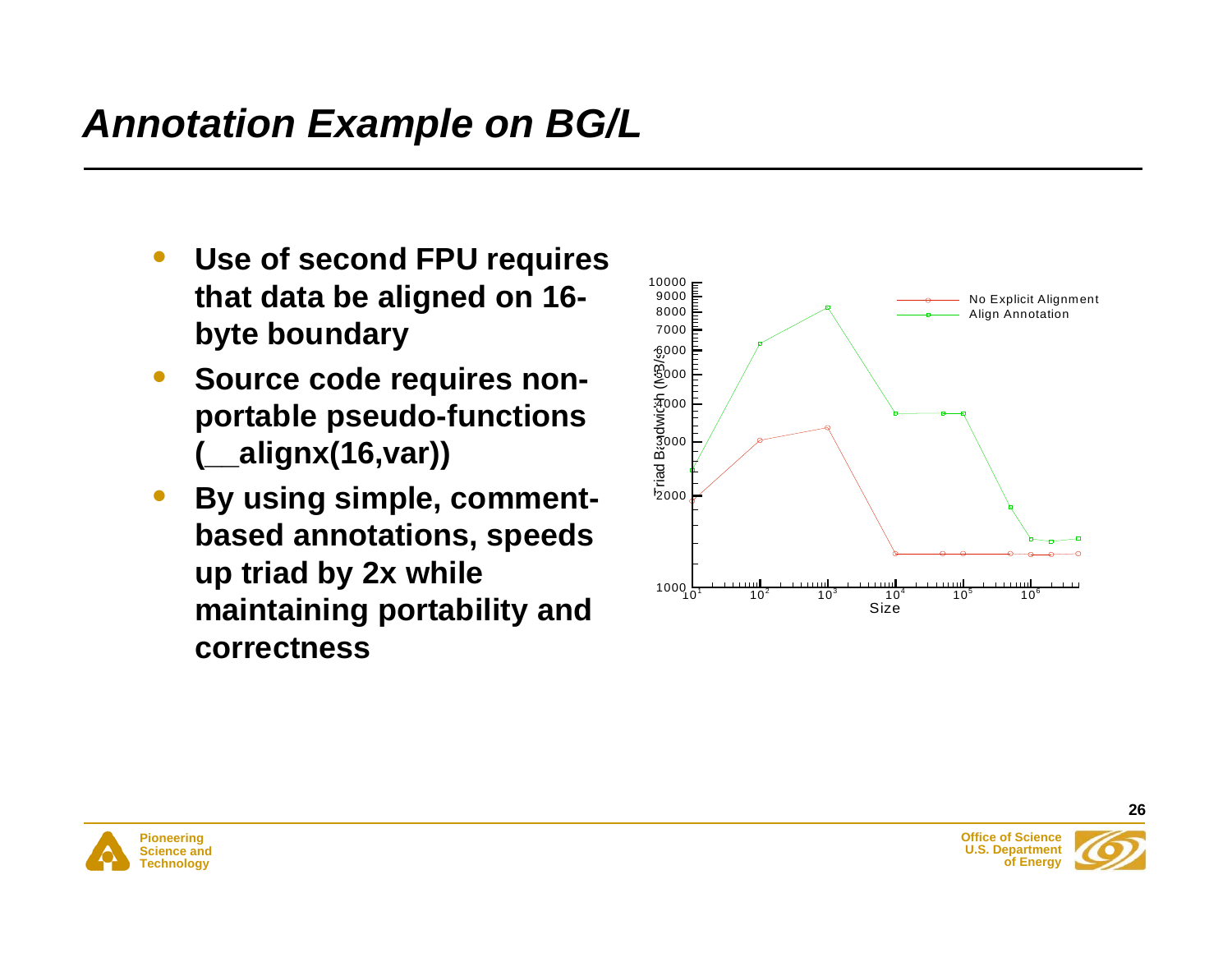### *Annotations example: stream triad.c*

|                                                                                                                                                                                                                   | void triad(double *a, double *b, double *c, int n)                                                                                                                                                                                                                                                                                                                                                                         |
|-------------------------------------------------------------------------------------------------------------------------------------------------------------------------------------------------------------------|----------------------------------------------------------------------------------------------------------------------------------------------------------------------------------------------------------------------------------------------------------------------------------------------------------------------------------------------------------------------------------------------------------------------------|
| void triad(double *a, double *b, d<br>$int i$ ;<br>double $ss = 1.2$ ;<br>$\frac{1}{2}$ --Align;; var: a, b, c;; $\frac{1}{2}$<br>for $(i=0; i \le n; i++)$<br>$ a[i] = b[i] + ss*c[i];$<br>$/* -end$ Align $*$ / | #pragma disjoint $(*c, *a, *b)$<br>$int i$ ;<br>double $ss = 1.2$ ;<br>/* --Align;;var:a,b,c;; */<br>if $((int)(a)   (int)(b)   (int)(c)) \& 0 \text{ if } = 0)$<br>$_{\text{align}(16,a)}$<br>$\text{alignx}(16,a);$<br>$\text{alignx}(16,b);$<br>$_{\text{alignx}(16,c);}$<br>for $(i=0; i<=n; i++)$ {<br>$a[i]=b[i]+ss*c[i];$<br>else<br>for $(i=0; i<=n; i++)$ {<br>$a[\_i]=b[\_i]+ss*c[\_i];$<br>$/* -end$ Align $*/$ |
| <b>Pioneering</b><br><b>Science and</b>                                                                                                                                                                           | <b>Office of Science</b><br><b>U.S. Department</b>                                                                                                                                                                                                                                                                                                                                                                         |

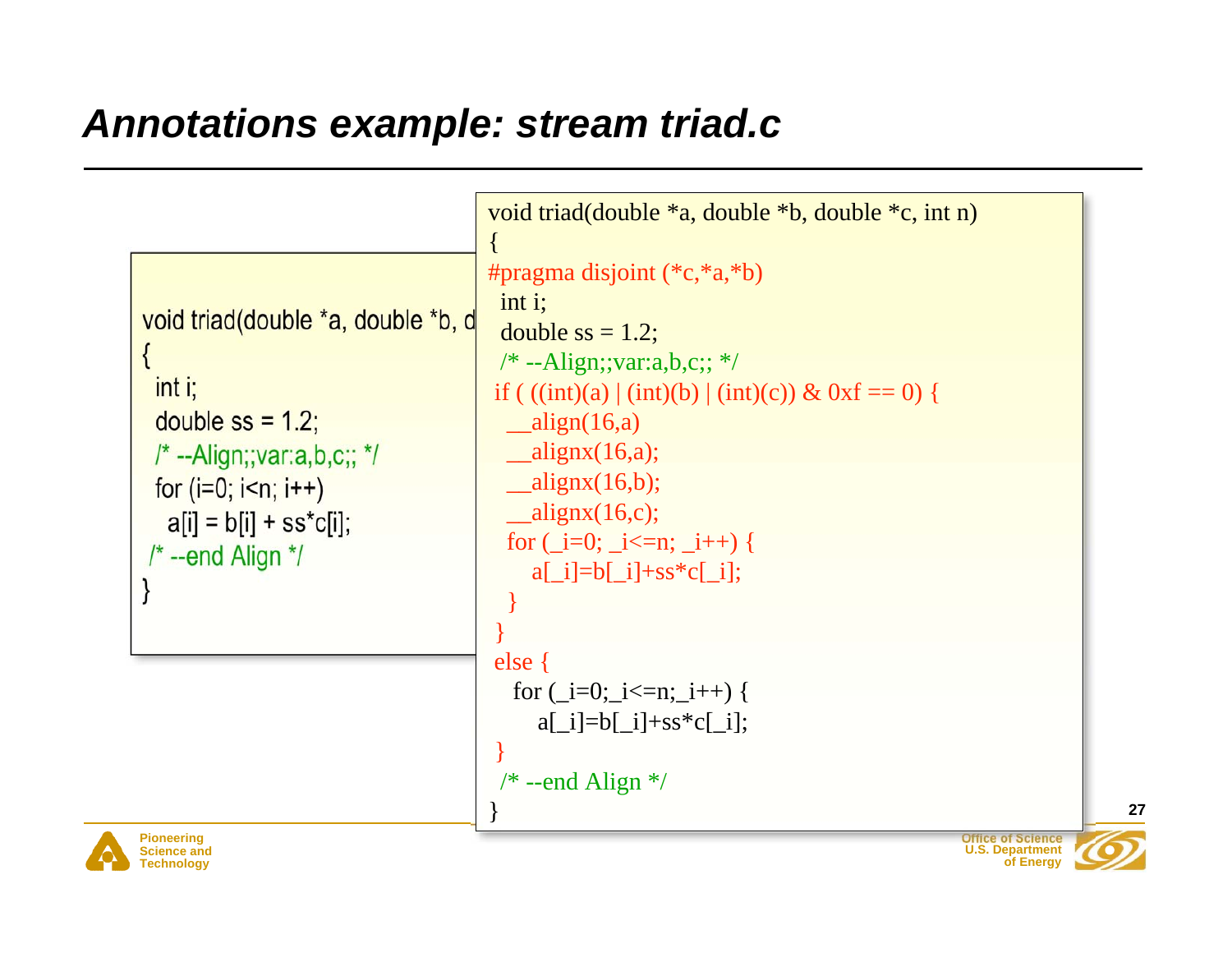### *Simple annotation example: stream triad.c*

| <b>Size</b> | <b>No Annotations</b><br>(MB/s) | <b>Annotations</b><br>(MB/s) |     |
|-------------|---------------------------------|------------------------------|-----|
| 10          | 1920.00                         | 2424.24                      |     |
| 100         | 3037.97                         | 6299.21                      |     |
| 1000        | 3341.22                         | 8275.86                      |     |
| 10000       | 1290.81                         | 3717.88                      | >2X |
| 50000       | 1291.52                         | 3725.48                      |     |
| 100000      | 1291.77                         | 3727.21                      |     |
| 500000      | 1291.81                         | 1830.89                      |     |
| 1000000     | 1282.12                         | 1442.17                      |     |
| 2000000     | 1282.92                         | 1415.52                      |     |
| 5000000     | 1290.81                         | 1446.48                      |     |

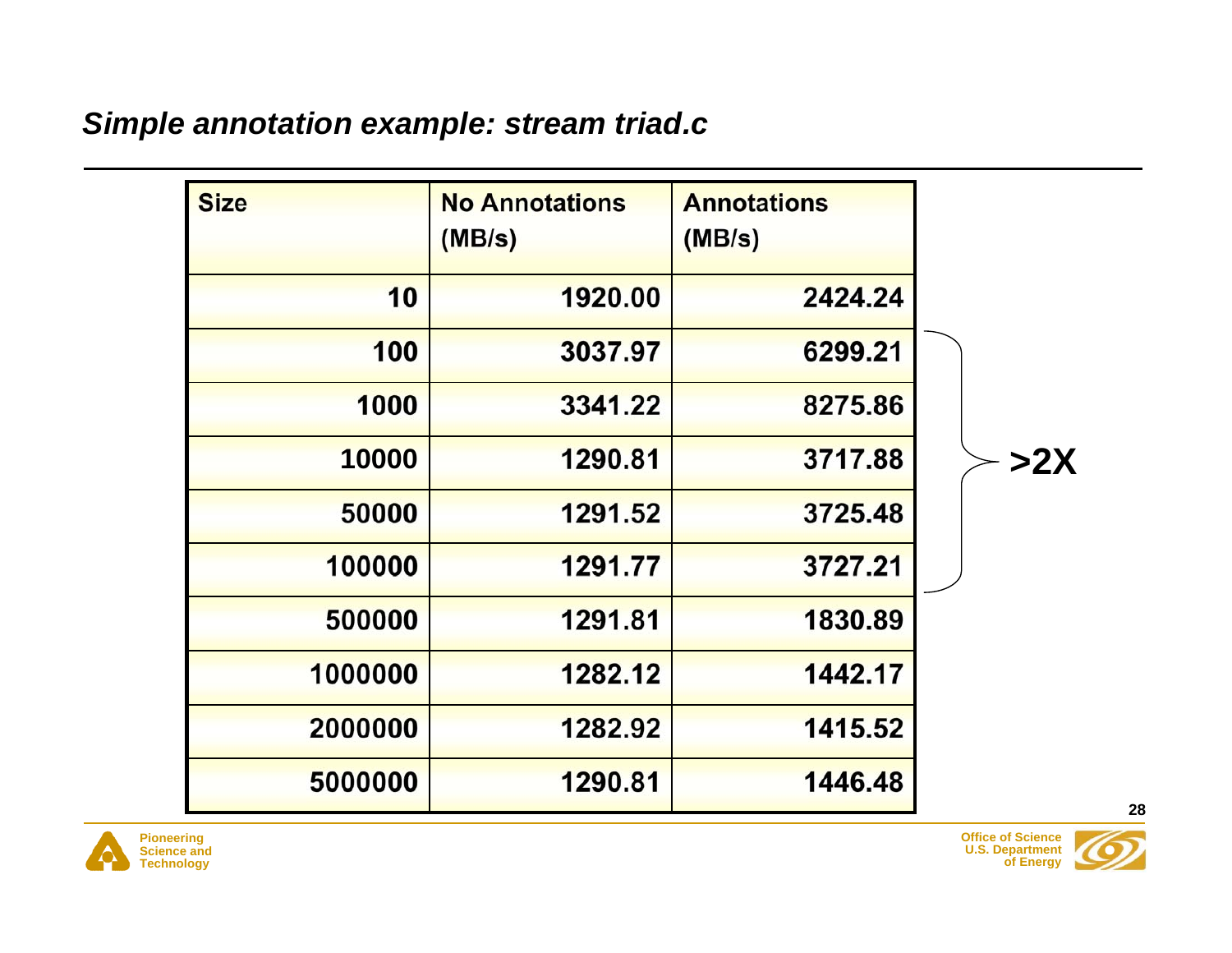



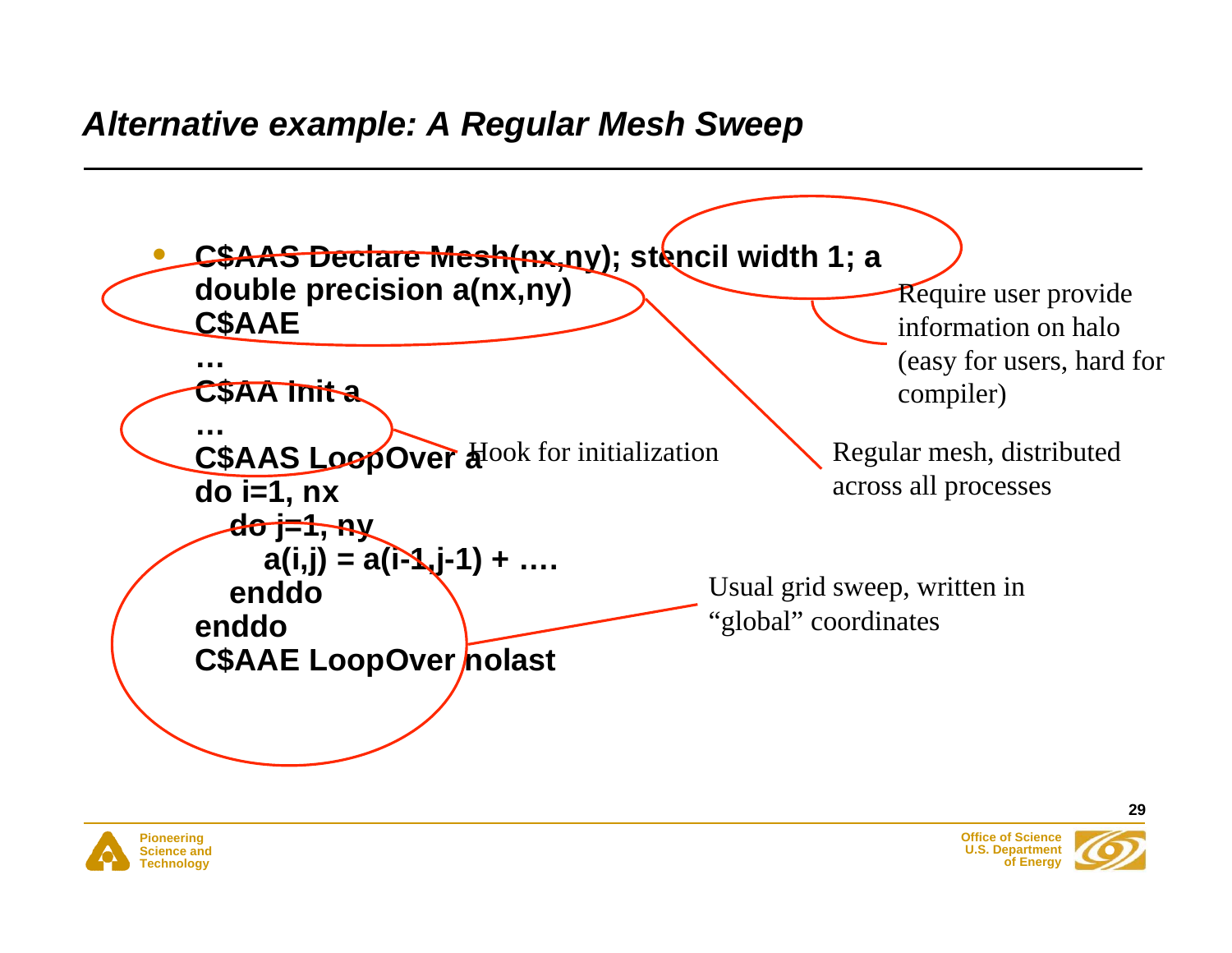



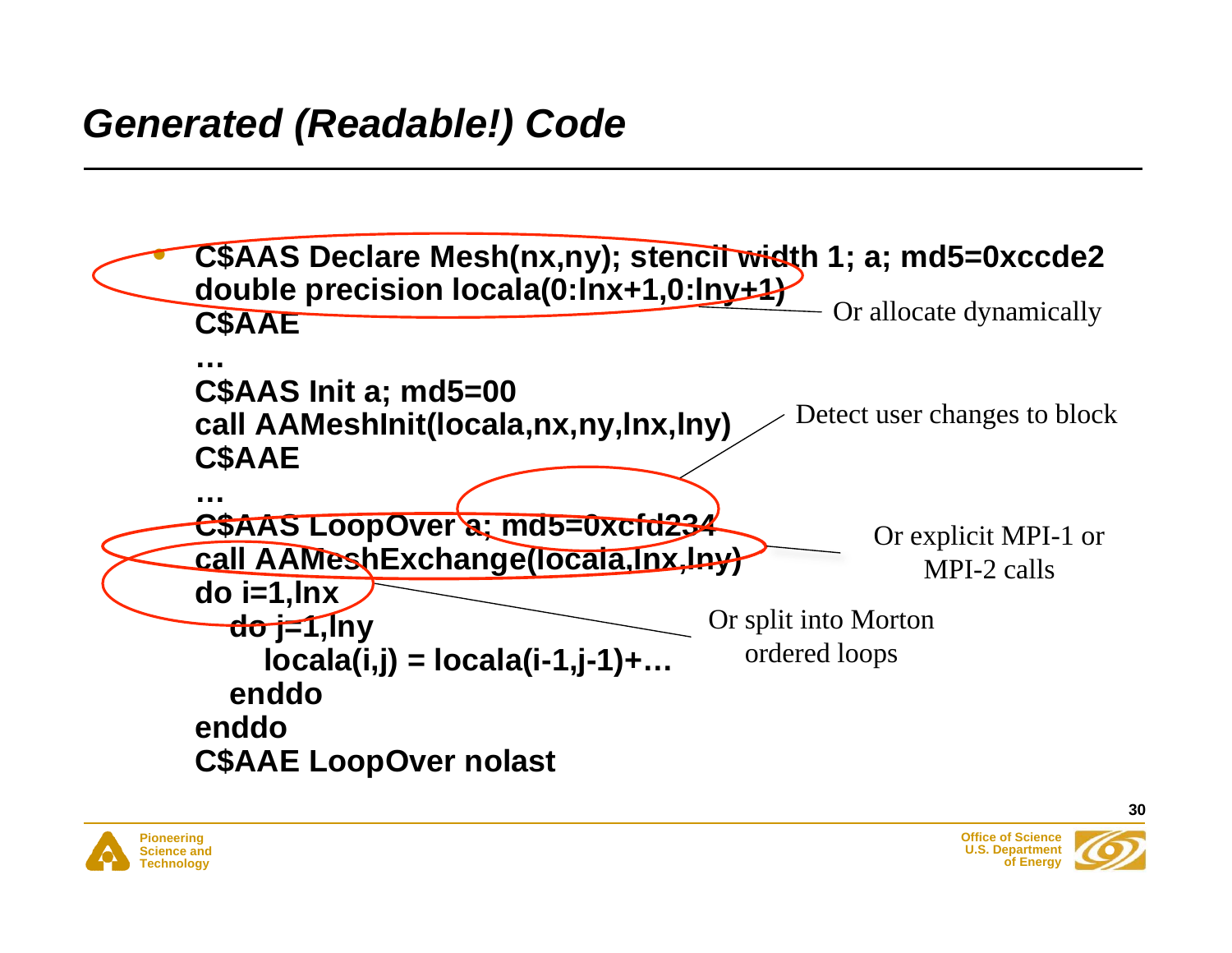# *A Real Example*

{

 $\rightarrow$ 

 $\rightarrow$ 

 $\rightarrow$ 

}

```
Pioneering
   Science and
  Technology
#include <stdio.h>
\#include <math.h>
#include "mpi.h"
int main()
   int i;
   /* --DA1d-declare
     var:mesh;;type:double;;halo:1;; */
   double mesh[100];
   /* --end DA1d-declare */
   /* --DA1d-alloc var:mesh;;gsize:100;; */
   /* --end DA1d-alloc */
  /* --DA1d-sweep var:mesh;; block:mesh[@] = sin
  for (i=0; i<100; i++) {
                mesh[i] = sin(i / 100.0);
   /* --end DA1d-sweep */
  /* --DA1d-sweep var:mesh;;block:<<within>>;;ind
  for (i=1; i<99; i++) {
                mesh[i] = 0.5 * (mesh[i-1] + mesh[i] /* --end DA1d-sweep */
   /* --DA1d-serialize var:mesh;;block:<<within>>;; */
  for (i=0; i<100; i++) {
     printf( "mesh[%d] %f\n", i, mesh[i] );
   /* --end DA1d-serialize */
                                                     #include <math.h>
                                                     #include "mpi.h"
                                                     int main()
                                                     {
                                                        int i;
                                                        /* --DA1d-declare var:mesh;;type:double;;halo:1;; */
                                                       double* lmesh=0;
                                                       int lsizemesh = 0, gzemesh = 0, gleftmesh;
                                                       int crankmesh = -1, csizemesh = 0;
                                                        /* --end DA1d-declare */
                                                        /* --DA1d-alloc var:mesh;;gsize:100;; */
                                                       MPI_Comm_rank( MPI_COMM_WORLD, &_crankmesh );
                                                       MPI_Comm_size( MPI_COMM_WORLD, &_csizemesh );
                                                       lslizemesh = 100/csizemesh + 2 * 1;gleftmesh = crankmesh * slsizemesh;
                                                       lmesh = (double^*) \text{malloc} (size of (double)^* -lsizemesh); /* --end DA1d-alloc */
                                                       \prime* --DA1d-sweep var:mesh;;block:mesh[@] = sin( @g/100.0 );; */
                                                       for (i=0; i<= lsizemesh; i++) \text{Imesh}[i] = \sin((i+q)\text{ of }i)/100.0);
                                                        /* --end DA1d-sweep */
                                                        /* --DA1d-sweep var:mesh;;block:<<within>>;;index:i;; */
                                                       for (i=0; i<= lsizemesh; i++) {
                                                                     lmesh[i] = 0.5 \star ( lmesh[i-1] + lmesh[i+1]);
                                                     \rightarrow /* --end DA1d-sweep */
                                                        /* --DA1d-serialize var:mesh;;block:<<within>>;; */
                                                       if (crankmesh > 0) {
                                                         MPI_Recv(MPI_BOTTOM,0,MPI_BYTE,_crankmesh-1, 5678,MPI_COMM_WORLD,
                                                     MPI_STATUS_IGNORE);}
                                                       for (i=0; i<= lsizemesh; i++) {
                                                          printf( "mesh[%d] %f\n", i+_gleftmesh, _lmesh[i] );
                                                     \rightarrowif (crankmesh+1 < csizemesh) {
                                                        MPI_Send(MPI_BOTTOM,0,MPI_BYTE, crankmesh+1,5678,
                                                     MPI_COMM_WORLD);}
                                                        /* --end DA1d-serialize */
```
#include <stdio.h>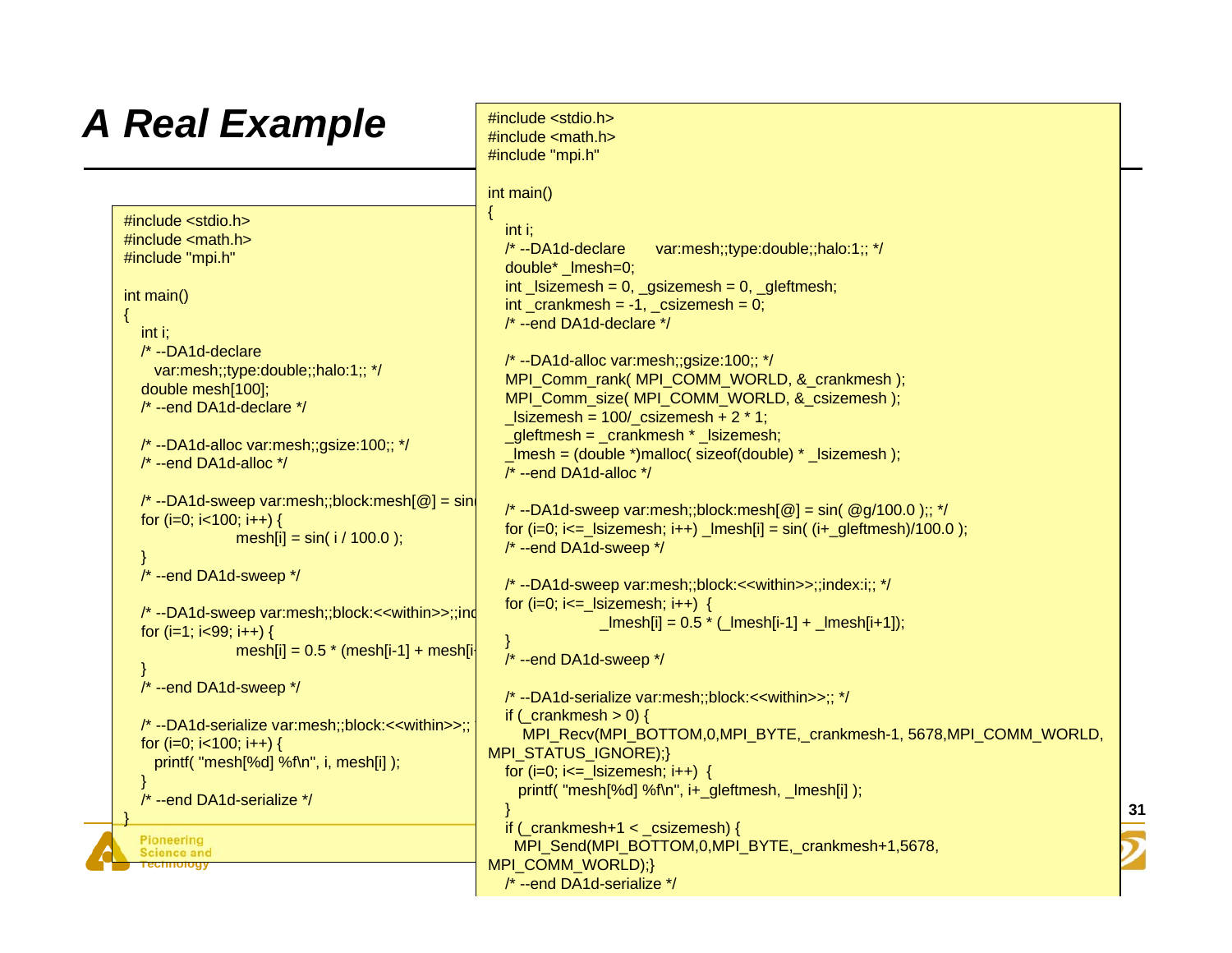## *Conclusions*

#### $\bullet$ **MPI has served us well, but**

- Need to address API/ABI issues in MPI-3
- - Scalability and performance are still two of the great strengths of MPI

#### •**Some issues can be addressed by embracing components**

- -Standardized components are easiest
- -(Almost) any component allows a "shim" implementation
- $\bullet$  **MPICH2 continues to explore the implementation space**
	- -Long history of components, focus on development aids
- $\bullet$  **Finally, MPI often called the "assembly language of parallel programming". Given a portable, high-performance assembly language, where are the high-level languages?**
	- -Annotations provide on easy, application or domain-specific path